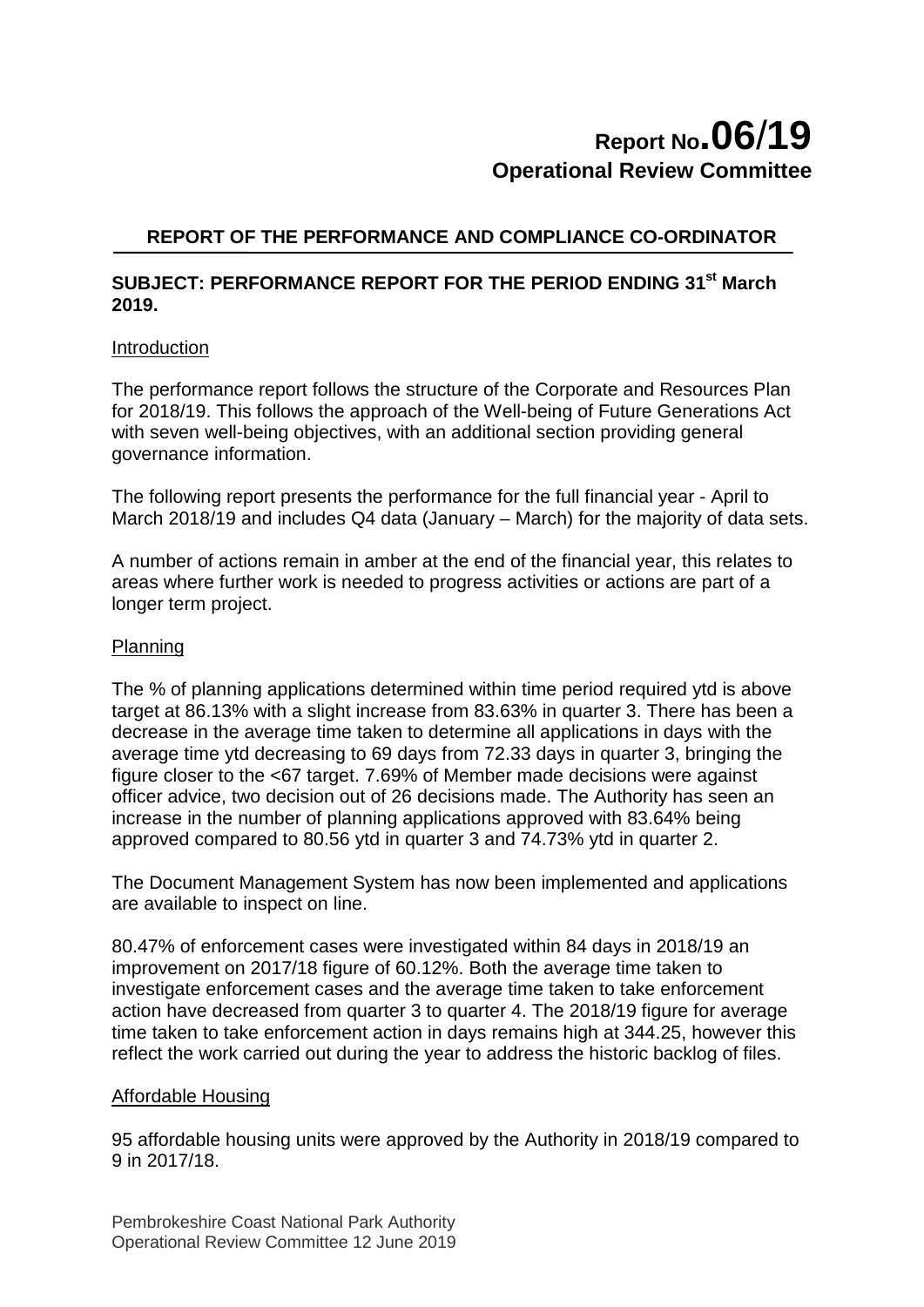### **Centres**

Visitor Numbers are down compared to last year at Castell Henllys (13.1% decrease) and Carew (4.6% decrease), however Oriel y Parc has seen a small increase of 1.4% compared to last year in their visitor numbers. There has been a 3% decrease on last year in merchandise income generated from the Centres.

#### Parkwise

More Parkwise sessions were held during 2018/19 than in 2017/18 however the target of delivering 10 sessions wasn't met. This work has primarily been driven/ delivered by Interpretation Officer with the support of colleagues. Increasing capacity through training other staff and volunteers to deliver sessions in 2019/20 should help to increase the number of sessions delivered and the reach of Parkwise.

#### Stitch in Time – INNS work

Bid for 3 years continuation funding for Stitch in Time project from Enabling Natural Resources and Well-being in Wales Fund was successful.

#### Outdoor Learning - Teachers

The number of outdoor training sessions for teachers has been affected by the Pembrokeshire Outdoor Schools funded project ending in 2018/19. Partnership work is planned for the spring and summer terms and funding has now been secured for Pembrokeshire Outdoor Schools 2 year project which should positively impact on number of sessions delivered in 2019/20.

#### John Muir Family Awards

Officer's recognise that the existing model for delivery of John Muir Family Awards is failing to capture the numbers of participants originally envisaged. For that reason they plan to review the way the award is offered to the public. Officers have yet to undertake this work, however the John Muir Family Award is still being actively offered with a supporting leaflet and a webpage available.

#### Social inclusion and volunteering

There has been a 102% increase in the number of people engaged with through or social inclusion activities in 2018/19 compared to 2017/18. 688.5 volunteer days have been contributed through Pathways project. Work is ongoing to recruit new Voluntary Wardens and Youth Rangers.

#### **RECOMMENDATION:**

### **Members are requested to RECEIVE and COMMENT on the Performance Report.**

*(For further information contact Mair Thomas, Performance and Compliance Coordinator, on extension 4810)*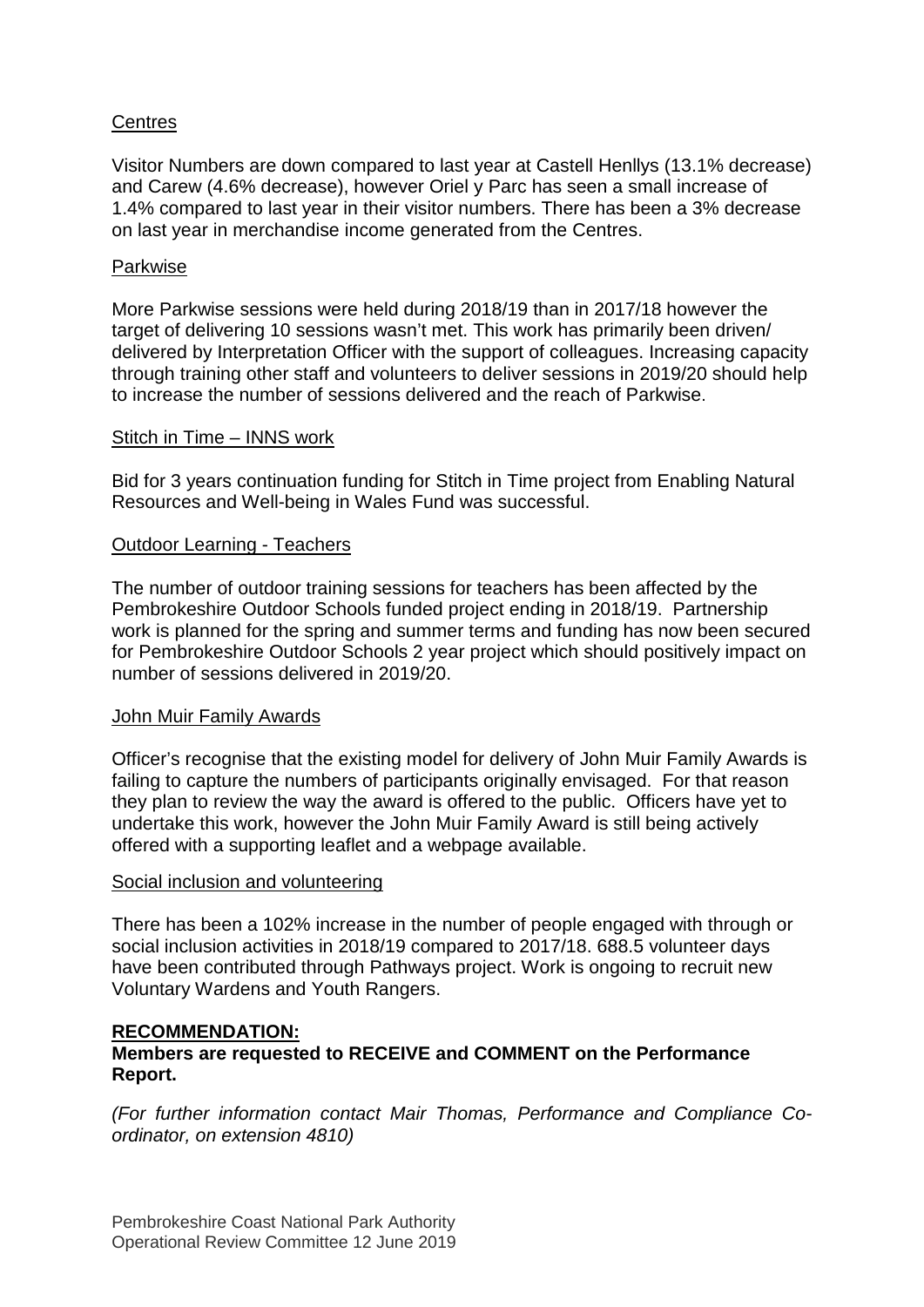| <b>Objective 1 - Prosperity</b>                                                            |                         |                                        |                |                |            |               |                                                                                                                                                                                                                                            |  |
|--------------------------------------------------------------------------------------------|-------------------------|----------------------------------------|----------------|----------------|------------|---------------|--------------------------------------------------------------------------------------------------------------------------------------------------------------------------------------------------------------------------------------------|--|
| <b>Data Available Monthly</b>                                                              |                         |                                        |                |                |            |               |                                                                                                                                                                                                                                            |  |
| <b>Measure</b>                                                                             | 2017/18<br><b>March</b> | 2018/19<br>previous<br>period -<br>Feb |                |                |            |               | 2018/19 Current Period - March                                                                                                                                                                                                             |  |
|                                                                                            | <b>Actual</b>           | <b>Actual</b>                          | <b>Actual</b>  | <b>Target</b>  | <b>RAG</b> | <b>Trend</b>  | <b>Comments</b>                                                                                                                                                                                                                            |  |
| LDP prep deviation from the dates<br>specified in original Delivery<br>Agreement in months | 0                       | $\overline{0}$                         | $\overline{0}$ | $\overline{0}$ | Green      | $\rightarrow$ | Approved for submission December<br>2018. Focussed Changes Consultation<br>ended Feb 19. Timetable for<br>Examination will follow (Sitting time first<br>two weeks in July) along with timetable<br>for receipt of the Inspector's report. |  |
| # Visitors to Carew ytd                                                                    | 47710                   | 44830                                  | 45538          | <b>BM</b>      |            |               | Decrease of 4.6% compared to<br>2017/18, however 5.5% increase on<br>2016/17.                                                                                                                                                              |  |
| # Visitors to Castell Henllys ytd                                                          | 21428                   | 18230                                  | 18612          | BM             |            |               | Decrease of 13.1% compared to<br>2017/18, and 3% decrease on 2016/17.                                                                                                                                                                      |  |
| # Visitors to Oriel y Parc ytd                                                             | 127205                  | 122088                                 | 129004         | <b>BM</b>      |            |               | Increase of 1.4% compared to 2017/18,<br>however 8.5% decrease on 2016/17                                                                                                                                                                  |  |
| # Social Media Followers                                                                   | 37448                   | 41817                                  | 42135          | 35000          | Green      | ↑             |                                                                                                                                                                                                                                            |  |
| # Main website users ytd                                                                   | <b>New</b><br>Indicator | 321383                                 | 342780         | <b>BD</b>      |            |               | New Indicator following discussions<br>with communications to reflect Google<br>Analytic Measures. See action -<br>Development of New Website.                                                                                             |  |
| # Main website page views ytd                                                              | <b>New</b><br>Indicator | 1162280                                | 1301963        | <b>BD</b>      |            |               | New Indicator following discussions<br>with communications to reflect Google<br>Analytic Measures. See action -<br>Development of New Website.                                                                                             |  |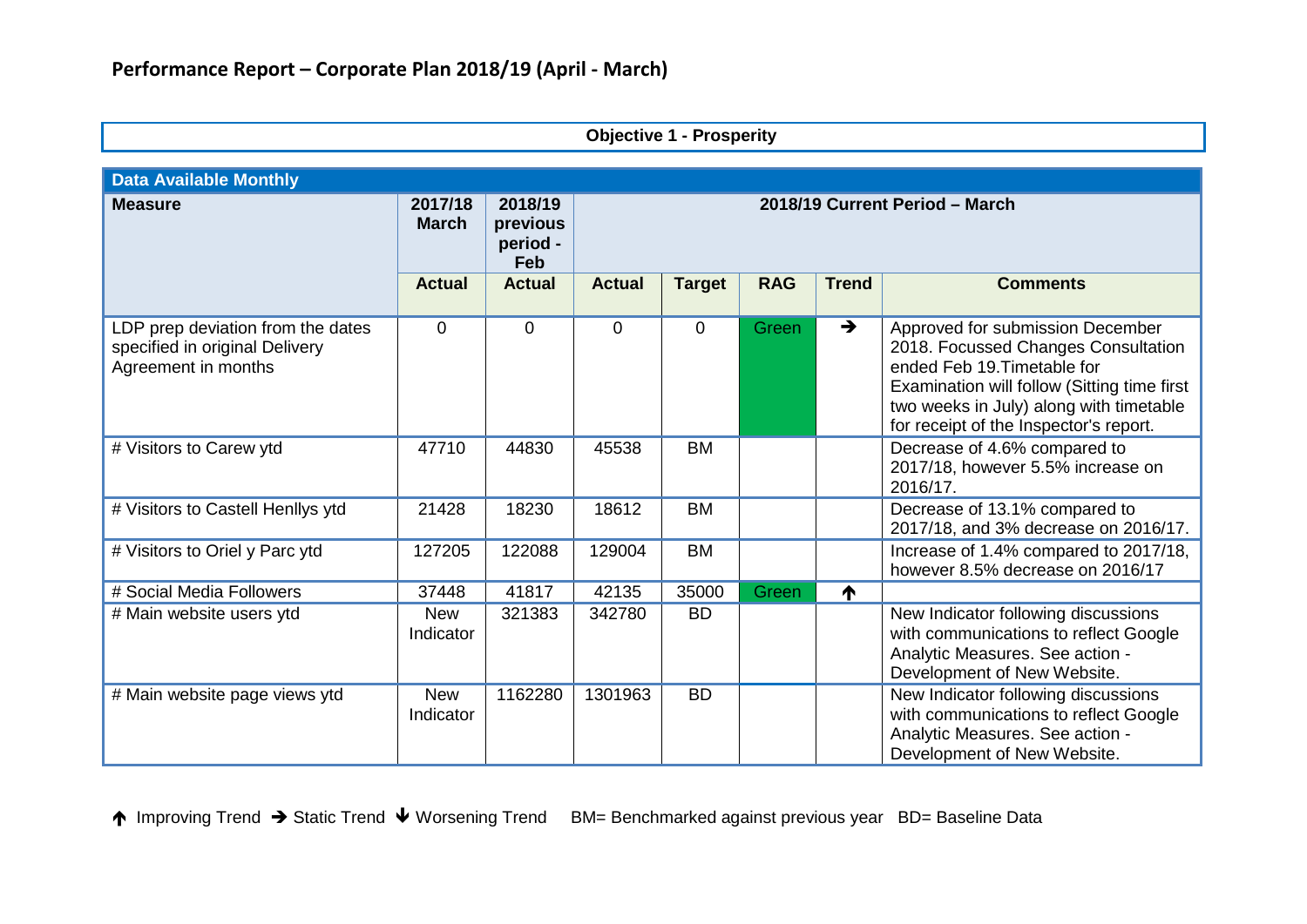| Pembrokeshire Coast Path - Trip<br><b>Advisor Overall Rating 1-5</b> |       |       |       |           | Green        |   |                               |
|----------------------------------------------------------------------|-------|-------|-------|-----------|--------------|---|-------------------------------|
| % Authority Spend locally ytd                                        | 53.78 | 46.47 | 46.44 | <b>BM</b> |              |   | £733441 spent in SA postcode. |
| ↓% Invoices paid on time ytd<br>(Average)                            | 97.22 | 96.19 | 96.33 | 97        | <b>Amber</b> | m |                               |



| <b>Data Available Quarterly</b>                                               |                                           |                                          |                                                          |               |            |              |                 |
|-------------------------------------------------------------------------------|-------------------------------------------|------------------------------------------|----------------------------------------------------------|---------------|------------|--------------|-----------------|
| <b>Measure</b>                                                                | 2017/18<br>$Q1 - Q4$<br>(April-<br>March) | 2018/19<br>$Q1 - Q3$<br>(April -<br>Dec) | 2017/18 Current Period - Q1 - Q4 2018/19 (April - March) |               |            |              |                 |
|                                                                               | <b>Actual</b>                             | <b>Actual</b>                            | <b>Actual</b>                                            | <b>Target</b> | <b>RAG</b> | <b>Trend</b> | <b>Comments</b> |
| % of all planning applications determined<br>within time periods required ytd | 84.91                                     | 83.63                                    | 86.13                                                    | 80            | Green      | ↑            |                 |
| Average time taken to determine all<br>planning applicants in days ytd        | 70.75                                     | 72.33                                    | 69                                                       | <67           | Amber      | ↑            |                 |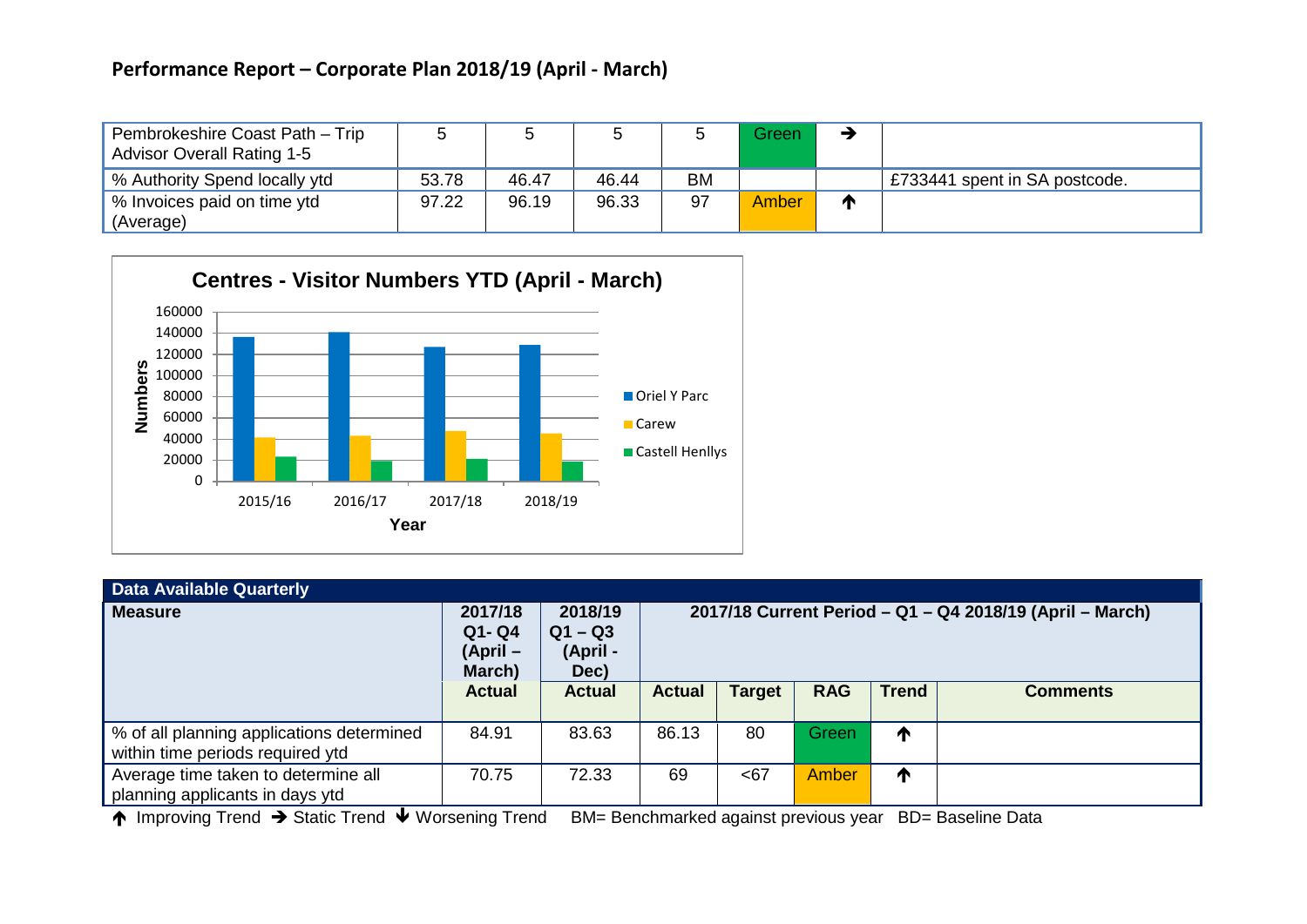| % of Member made decisions against<br>officer advice (recommendation) ytd         | 4.88  | 11.11          | 7.69  | < 5         | Amber      | ₼                       | 2 out of 26.                                                                                                                                                                                                                                                                                                                                                                   |
|-----------------------------------------------------------------------------------|-------|----------------|-------|-------------|------------|-------------------------|--------------------------------------------------------------------------------------------------------------------------------------------------------------------------------------------------------------------------------------------------------------------------------------------------------------------------------------------------------------------------------|
| % of appeals dismissed ytd                                                        | 63.64 | 100            | 85.71 | >66         | Green      | $\rightarrow$           |                                                                                                                                                                                                                                                                                                                                                                                |
| Applications for costs at section 78 appeal<br>upheld in the reporting period ytd | 2     | $\overline{0}$ | 1     | $\mathbf 0$ | <b>Red</b> | $\rightarrow$           | This was a claim for costs made<br>by the Authority against an<br>appellant for an appeal which<br>was withdrawn late in the<br>process without reason.                                                                                                                                                                                                                        |
| % of planning applications determined<br>under delegated power ytd                | 92.07 | 95.40          | 94.62 | <b>BM</b>   |            |                         |                                                                                                                                                                                                                                                                                                                                                                                |
| # planning applications registered ytd                                            | 590   | 395            | 487   | Trend       |            |                         |                                                                                                                                                                                                                                                                                                                                                                                |
| % of planning applications approved ytd                                           | 85.11 | 80.56          | 83.64 | 90          | Amber      | ↑                       |                                                                                                                                                                                                                                                                                                                                                                                |
| # filming enquiry requests ytd                                                    | 68    | 54             | 65    | Trend       |            |                         |                                                                                                                                                                                                                                                                                                                                                                                |
| # filming enquiry licenses awarded ytd                                            | 14    | 13             | 14    | <b>BD</b>   |            |                         | Location for 2018/19 included:<br>Carew Castle, Freshwater West,<br>St Govans, Marloes foreshore,<br>St David's Peninsula, St Brides<br>Beach, Freshwater East<br>foreshore, Whitesands,<br><b>Broadhaven and Druidstone</b><br>Foreshore, Porthgain.                                                                                                                          |
| # Parkwise training sessions held ytd                                             | 4     | 5              | 6     | 10          | Amber      | $\overline{\mathbf{v}}$ | Includes session at Broad<br>Haven Youth Hostel for Local<br>Businesses, sessions for PCC<br>Library and TIC staff, session for<br>Pembrokeshire Beach Food<br>Company and session for<br>Newport TIC volunteer staff.<br>This work has primarily been<br>driven/ delivered by<br>Interpretation Officer with the<br>support of colleagues. An<br>increasing workload in other |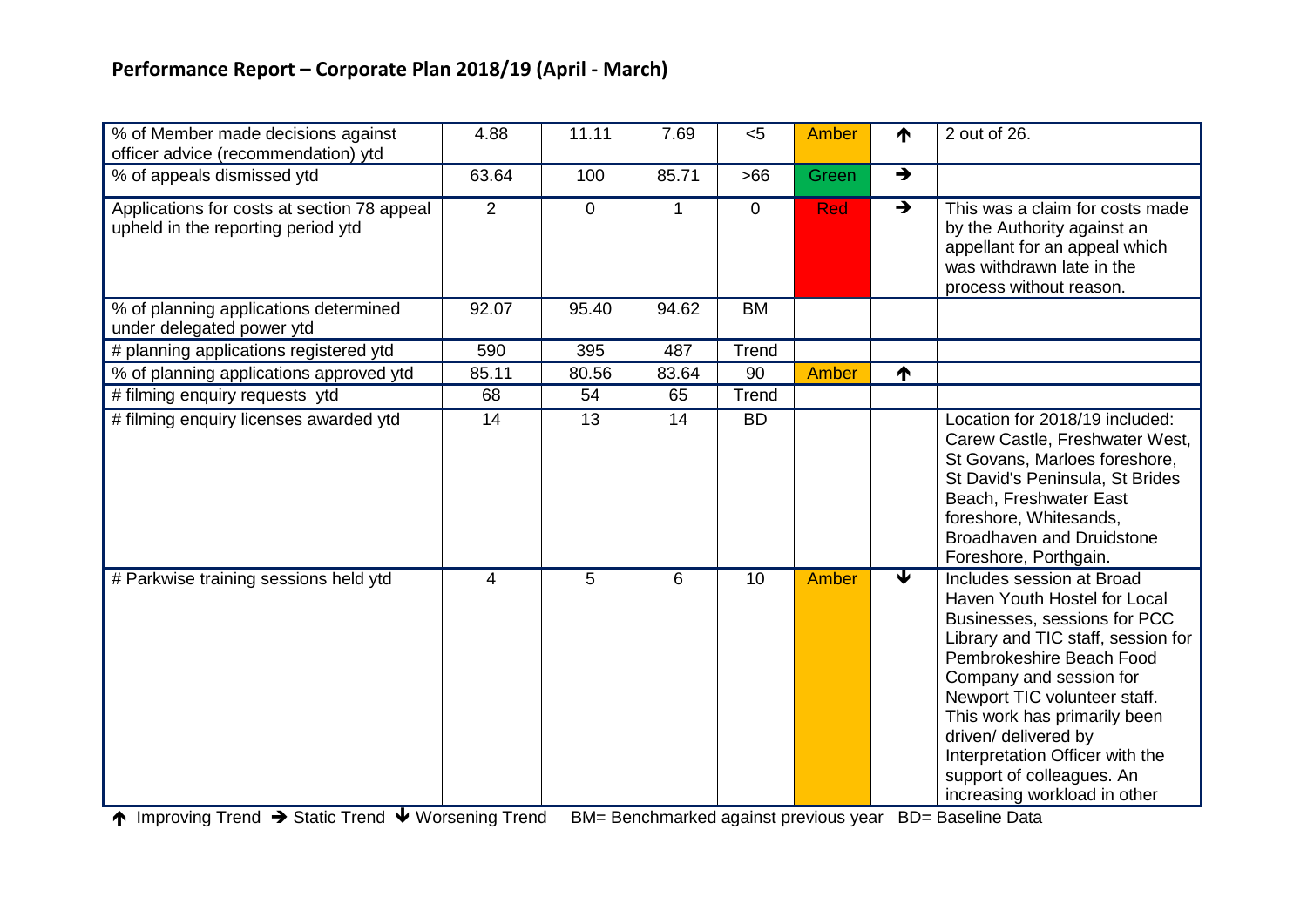|                                                                                                        |                             |                          |                          |           |       |   | areas has impacted on delivery<br>of Parkwise. Training other staff<br>and volunteers to deliver<br>sessions should help address<br>this.                                                                                                                                                                                                         |
|--------------------------------------------------------------------------------------------------------|-----------------------------|--------------------------|--------------------------|-----------|-------|---|---------------------------------------------------------------------------------------------------------------------------------------------------------------------------------------------------------------------------------------------------------------------------------------------------------------------------------------------------|
| # Attendees Parkwise training sessions<br>ytd                                                          | 56                          | 34                       | 54                       | 100       | Amber | ↑ | 1 Parkwise session held in Q4<br>for Newport TIC volunteer staff.                                                                                                                                                                                                                                                                                 |
| # Participants at Dark Sky events held by<br>the Authority ytd                                         | 368                         | 319                      | 319                      | <b>BM</b> |       |   | In addition a Dark Skies seminar<br>was held for Community<br>Councils in Q3.                                                                                                                                                                                                                                                                     |
| # Visit Wales - year of themed event<br>participants ytd                                               | 4593<br>(Year of<br>Legend) | 7058<br>(Year of<br>Sea) | 7425<br>(Year<br>of Sea) | <b>BM</b> |       |   | Visit Wales - Year of the Sea.                                                                                                                                                                                                                                                                                                                    |
| % of PROW open and accessible and<br>meeting the quality standard ytd                                  | 86.31                       | 86.90                    | 86.92                    | 85        | Green | ₼ |                                                                                                                                                                                                                                                                                                                                                   |
| # concerns on PROW standards ytd                                                                       | 260                         | 182                      | 238                      | Trend     |       |   | Number of Coast Path concerns<br>Q4 - 27. Number of inland public<br>rights of way concerns Q4 - 29.<br>These concerns reflect similar<br>issues to last year in keeping<br>with the winter season of storms<br>- muddy sections, drainage<br>issues, fallen trees, etc. These<br>issues are then raised with the<br>Delivery Team as job sheets. |
| # of stall holders participating in local fairs<br>and events at OYP, Carew and Castell<br>Henllys ytd | 265                         | 249                      | 249                      | Trend     |       |   |                                                                                                                                                                                                                                                                                                                                                   |
| # of Artists and Craft makers supported<br>through Centres ytd                                         | 25                          | 16                       | 23                       | Trend     |       |   |                                                                                                                                                                                                                                                                                                                                                   |
| # Work Experience Placement Sessions<br>ytd                                                            | <b>New</b><br>Indicator     | 17                       | 17                       | <b>BD</b> |       |   | <b>Authority attended Careers</b><br>event in January for various<br>schools year 9 pupils hosted by                                                                                                                                                                                                                                              |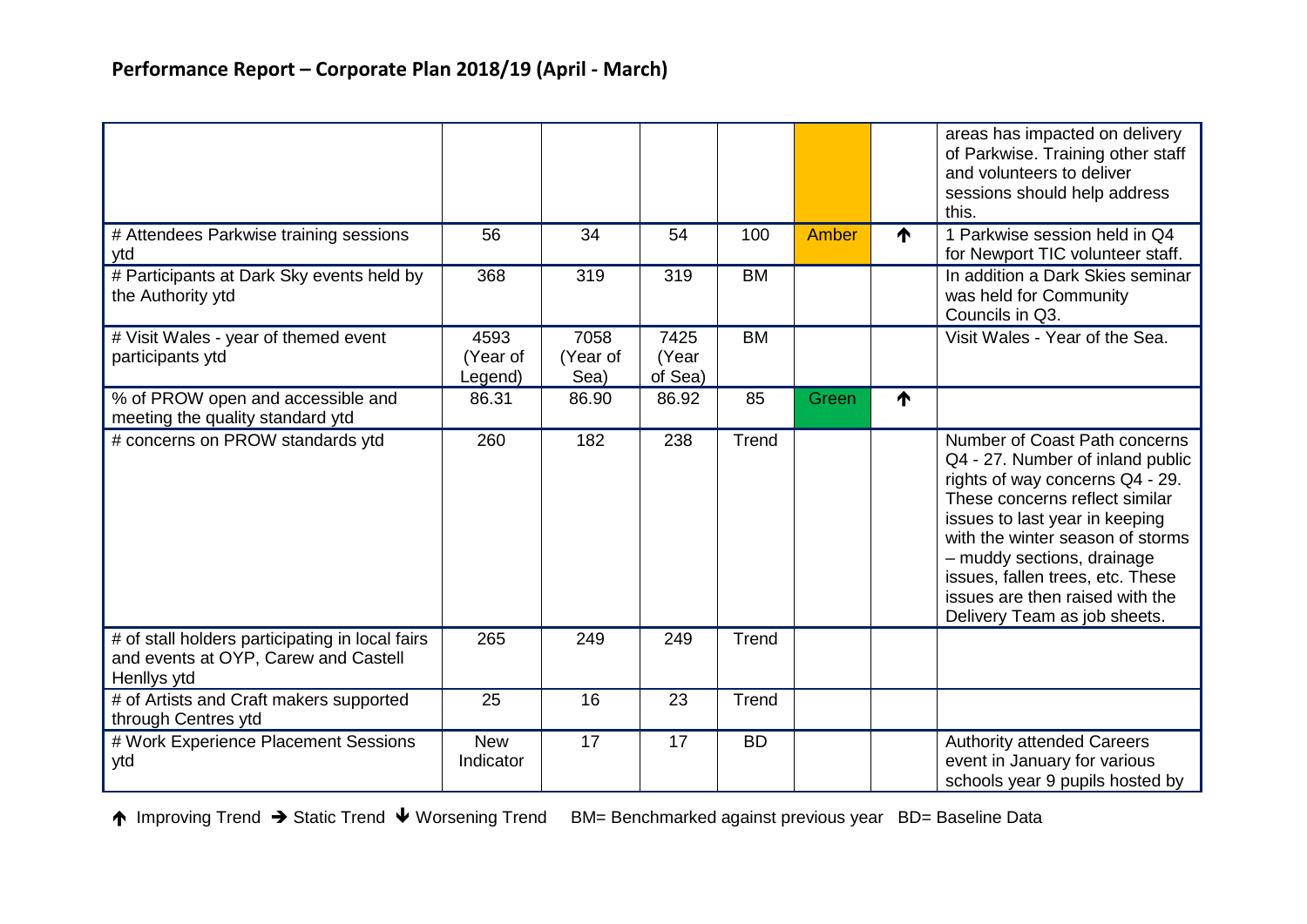|  |  |  |  |  |  | alle<br>$\mathbf{m}$ |
|--|--|--|--|--|--|----------------------|
|--|--|--|--|--|--|----------------------|

| <b>Action</b>                                                                                                                         |                                                                  |                                       |               |                                                                                                                                                                                                                                                                                                                                                                                                                                                                                                                                                                                                                                                                                                                                                                                                                                                                                                                                                                                                                                                                                 |  |
|---------------------------------------------------------------------------------------------------------------------------------------|------------------------------------------------------------------|---------------------------------------|---------------|---------------------------------------------------------------------------------------------------------------------------------------------------------------------------------------------------------------------------------------------------------------------------------------------------------------------------------------------------------------------------------------------------------------------------------------------------------------------------------------------------------------------------------------------------------------------------------------------------------------------------------------------------------------------------------------------------------------------------------------------------------------------------------------------------------------------------------------------------------------------------------------------------------------------------------------------------------------------------------------------------------------------------------------------------------------------------------|--|
| <b>Action</b>                                                                                                                         | <b>Previous</b><br><b>Period -</b><br><b>February</b><br>2018/19 | <b>Current Period - March 2018/19</b> |               |                                                                                                                                                                                                                                                                                                                                                                                                                                                                                                                                                                                                                                                                                                                                                                                                                                                                                                                                                                                                                                                                                 |  |
|                                                                                                                                       | <b>RAG</b>                                                       | <b>RAG</b>                            | <b>Trend</b>  | <b>Comments</b>                                                                                                                                                                                                                                                                                                                                                                                                                                                                                                                                                                                                                                                                                                                                                                                                                                                                                                                                                                                                                                                                 |  |
| Implementation of new online<br>document management facility                                                                          | Amber                                                            | Green                                 | ↑             | The system has now been implemented and applications are<br>available to inspect on line.                                                                                                                                                                                                                                                                                                                                                                                                                                                                                                                                                                                                                                                                                                                                                                                                                                                                                                                                                                                       |  |
| Carew Castle Café and Walled<br>Garden development                                                                                    | Green                                                            | Green                                 | $\rightarrow$ | The contractor has commenced landscaping work on the project.<br>Carew Castle Walled Garden Development action is carried<br>forward to 2019/20.                                                                                                                                                                                                                                                                                                                                                                                                                                                                                                                                                                                                                                                                                                                                                                                                                                                                                                                                |  |
| Development of New Website                                                                                                            | Green                                                            | Green                                 | $\rightarrow$ | Initial staff training completed. Content population begun. Some<br>technical elements still to be finalised. Development of New<br>Website action is carried forward to 2019/20.                                                                                                                                                                                                                                                                                                                                                                                                                                                                                                                                                                                                                                                                                                                                                                                                                                                                                               |  |
| Implementation of new approaches<br>to delivery of information and<br>engagement with visitors in the south<br>and north of the park. | Green                                                            | Green                                 | $\rightarrow$ | Recruitment of Summer Rangers (North and South) was<br>advertised and appointees to start shortly. Additional WG funding<br>is allowing PCNPA to increase its presence at local events and<br>festivals. A new tourism strategy for Pembrokeshire will be<br>discussed at the next NPA meeting. PCC agreed to retain current<br>tourism marketing functions with a new business model for<br>delivery being developed with the assistance of LEADER funding.<br>PCNPA has provided financial and staff support to help integrate<br>information about the NP into the Glan-yr-afon/Riverside library<br>facility in Haverfordwest which is proving a huge success. The<br>Celtic Routes (INTERREG) initiative is underway with partners<br>across Wales and Ireland. Similarly, PCNPA is a key partner in the<br>recently successful INTERREG bid entitled 'Rediscovering Ancient<br>Connections' led by PCC which officially launched in January<br>2019). Revised interpretation plans commissioned for North and<br>South Pembs with trade engagement activities undertaken. |  |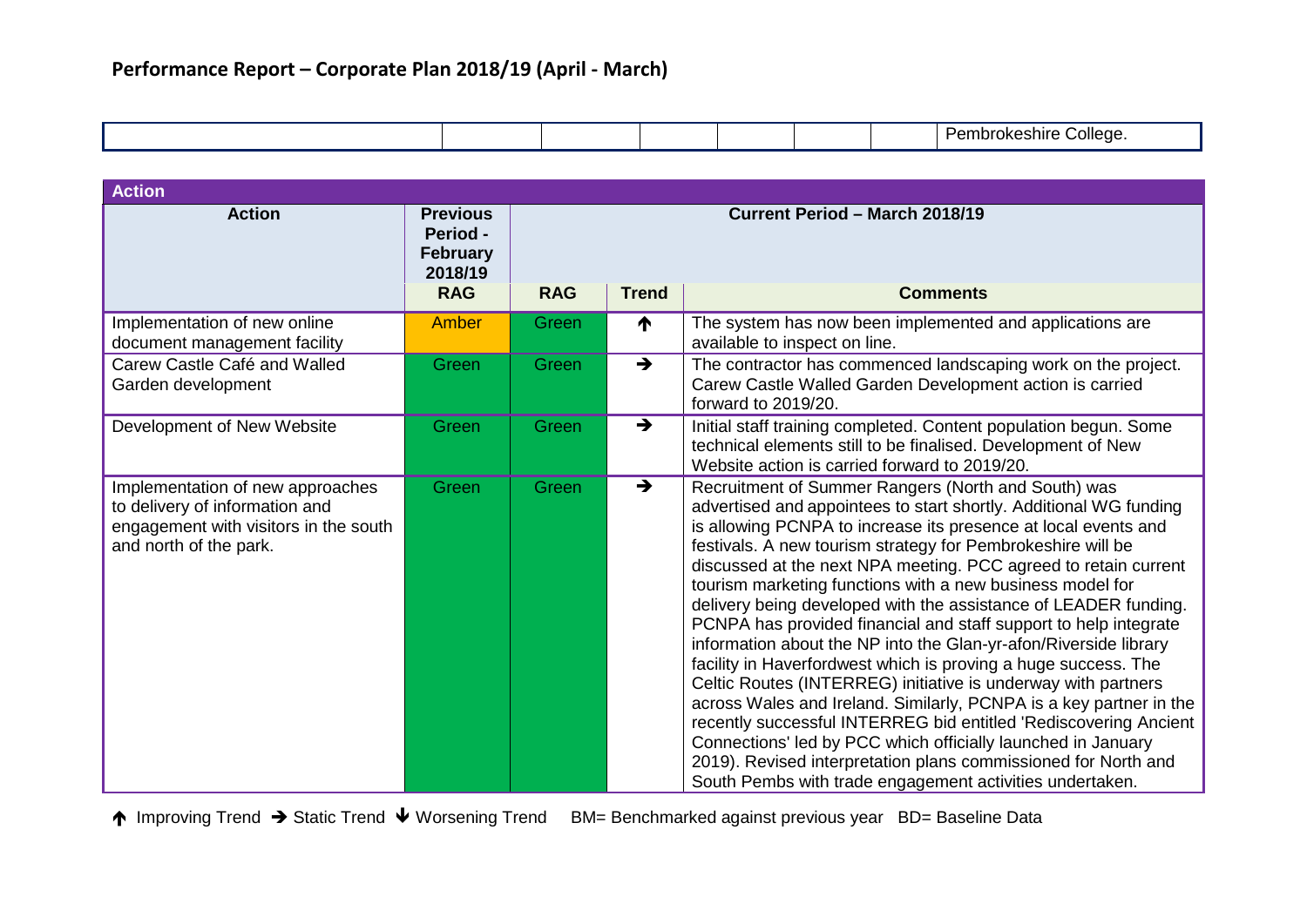|                                                                                                                                                    |       |       |               | Various 'Year of Discovery' activities and events underway in<br>2019. Coast to Coast now on the shelves and receiving very<br>positive feedback.                                                                                                                                                                                                                                                                                                                    |
|----------------------------------------------------------------------------------------------------------------------------------------------------|-------|-------|---------------|----------------------------------------------------------------------------------------------------------------------------------------------------------------------------------------------------------------------------------------------------------------------------------------------------------------------------------------------------------------------------------------------------------------------------------------------------------------------|
| Development of New Rights of Way<br>Improvement Plan                                                                                               | Green | Green | $\rightarrow$ | ROWIP 2018/28 has been plan approved by PCC and NPA and<br>published on website. Action Complete.                                                                                                                                                                                                                                                                                                                                                                    |
| The Digital Park Project                                                                                                                           | Amber | Amber | $\rightarrow$ | Ongoing 3 year project. New Apps for Bridge and Footpath<br>inspection deployed. The Digital Park Project action is carried<br>forward to 2019/20.                                                                                                                                                                                                                                                                                                                   |
| Event Management Guidance (All<br>Pembrokeshire)                                                                                                   | Amber | Green | ↑             | Web pages nearly complete.                                                                                                                                                                                                                                                                                                                                                                                                                                           |
| Implementation of Visitor Safety<br>Principles and priority actions within<br>the Visitor Safety Strategy                                          | Amber | Amber | $\rightarrow$ | VS Group (Sub Group of H &S Group) meeting to be arranged in<br>Personnel Manager's absence.                                                                                                                                                                                                                                                                                                                                                                         |
| Delivery of volunteering opportunities<br>through Pathways that develop work<br>and career based skills                                            | Green | Green | $\rightarrow$ | In March there were 10 Pathways sessions and one Youth<br>rangers session with 106 participants in total. The Pathways<br>project team have a training/short course programme which starts<br>in April.                                                                                                                                                                                                                                                              |
| Explore opportunities for developing<br>work based learning, apprenticeship,<br>training schemes, secondment<br>opportunities across the Authority | Green | Green | $\rightarrow$ | Chief Executive attended PSB meeting on work experience<br>placements in February which was well attended by Members of<br>the PSB. Work experience placements discussed at Leadership<br>Team. Work experience placement scheme being developed by<br>Pembrokeshire College and DWP. Next PSB meeting being held<br>on the 30th April. Action carried forward to 2019/20 through<br>Engage with PSB Recruitment and Employment Transformation<br>Framework Project. |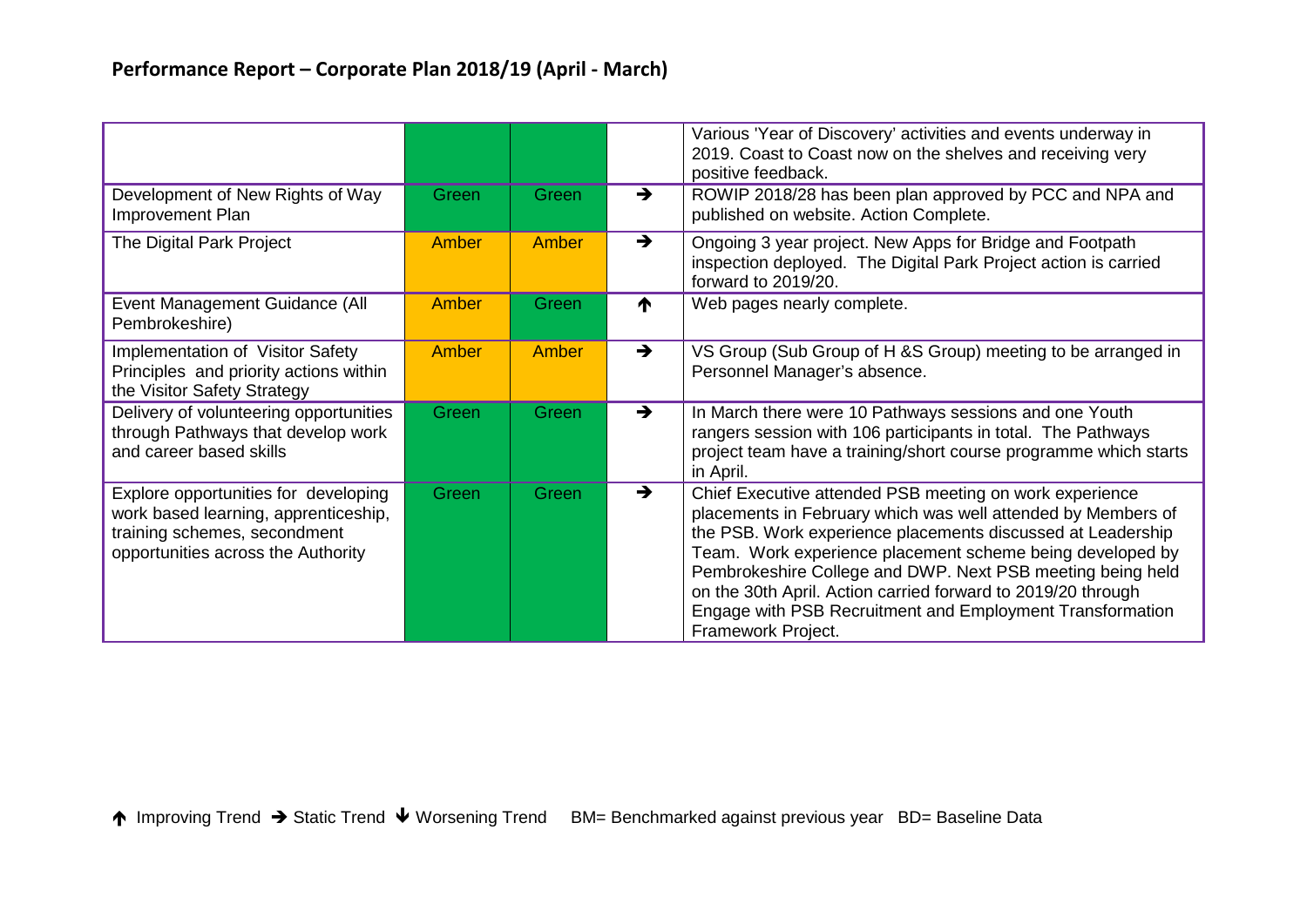| <b>Objective 2 - Resilience</b> |  |  |
|---------------------------------|--|--|
|---------------------------------|--|--|

| <b>Data Available Quarterly</b>                                  |                                           |                                          |               |                                                 |            |               |                                                                                                                                                                                                                    |
|------------------------------------------------------------------|-------------------------------------------|------------------------------------------|---------------|-------------------------------------------------|------------|---------------|--------------------------------------------------------------------------------------------------------------------------------------------------------------------------------------------------------------------|
| <b>Measure</b>                                                   | 2017/18<br>$Q1 - Q4$<br>(April-<br>March) | 2018/19<br>$Q1 - Q3$<br>(April -<br>Dec) |               | 2018/19 Current Period - Q1- Q4 (April - March) |            |               |                                                                                                                                                                                                                    |
|                                                                  | <b>Actual</b>                             | <b>Actual</b>                            | <b>Actual</b> | <b>Target</b>                                   | <b>RAG</b> | <b>Trend</b>  | <b>Comments</b>                                                                                                                                                                                                    |
| Conservation Sites - % in line with<br>Management Plan           | 100                                       | 100                                      | 100           | 100                                             | Green      | $\rightarrow$ | The Conserving the Park<br>Scheme is now closed for new<br>entrants and operating a waiting<br>list.                                                                                                               |
| HA - Invasive species removed at<br>source/ injected ytd         | 43.95                                     | 54.70                                    | 57.31         | <b>BM</b>                                       |            |               | 30% increase on last year.                                                                                                                                                                                         |
| # of applications for works to protected<br>trees determined ytd | 57                                        | 32                                       | 50            | Trend                                           |            |               |                                                                                                                                                                                                                    |
| # of new tree preservation orders made<br>ytd                    | 3                                         | 5                                        | 9             | Trend                                           |            |               |                                                                                                                                                                                                                    |
| # Volunteer Days - Conservation ytd                              | 914.89                                    | 632                                      | 975.5         | <b>BM</b>                                       |            |               | All data now from the Events<br>and Activities Database.                                                                                                                                                           |
| # Voluntary Wardens                                              | 72<br>(Q4)                                | 50<br>(Q3)                               | 53<br>(Q4)    | 70                                              | <b>Red</b> | ↑             | Data now from ThankQ<br>database - review of active<br>wardens carried out. Voluntary<br>Wardens North - 14. Voluntary<br>Wardens South - 16. Voluntary<br>Wardens West - 8. Voluntary<br>Wardens North West - 15. |
| # Attending volunteer study days ytd                             | 37                                        | 72                                       | 107           |                                                 |            |               | Broader definition than 2017/18<br>to include volunteer training not<br>just volunteer study day<br>attendees. Direct comparison<br>not possible.                                                                  |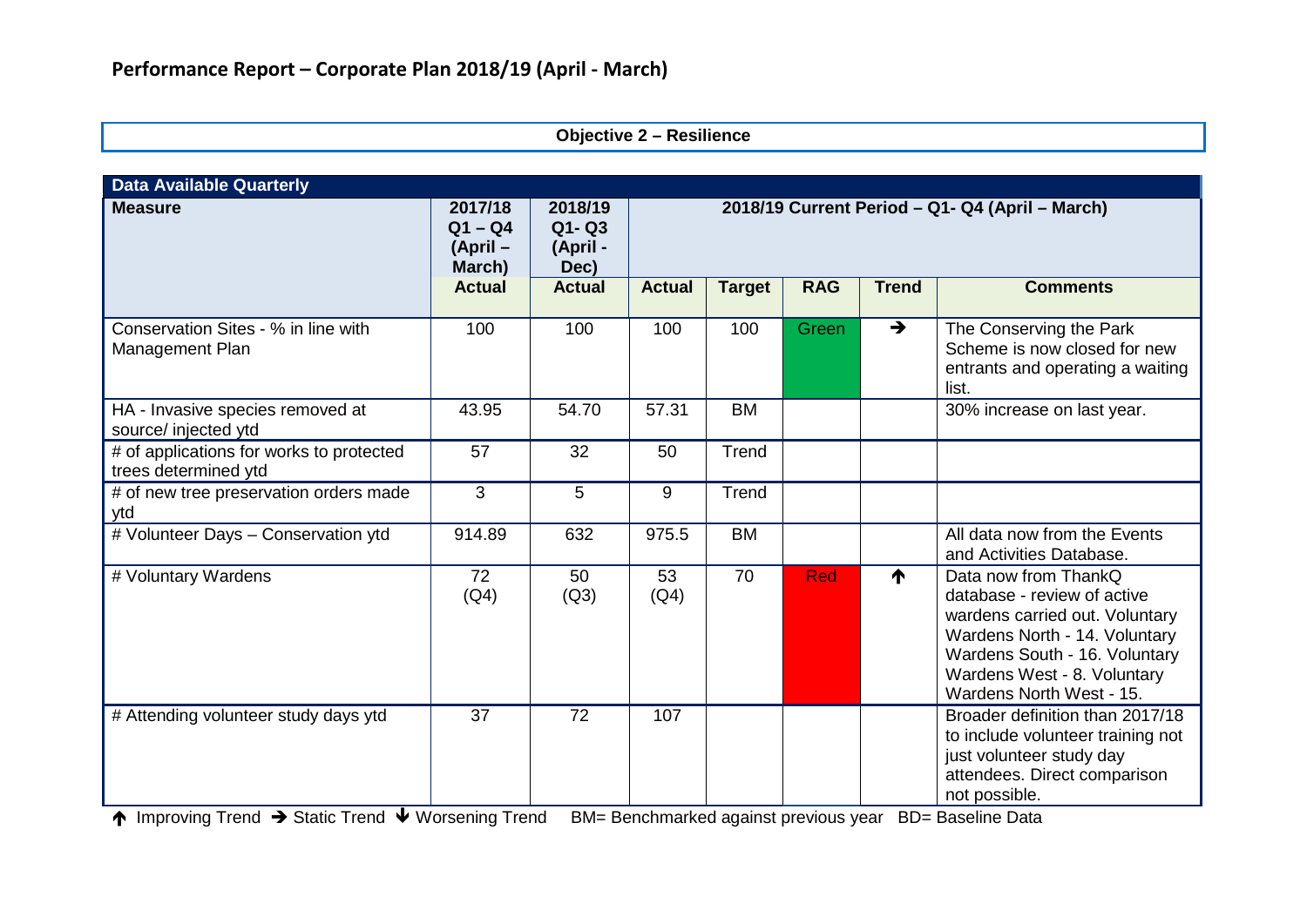| # Volunteer Days - Invasive Species<br>work ytd                            | 109.89 | 148        | 169  | <b>BM</b> | Data now from the Events and<br>Activities Database.                                                                   |
|----------------------------------------------------------------------------|--------|------------|------|-----------|------------------------------------------------------------------------------------------------------------------------|
| # Community Groups Involved with<br>Invasive Species work this quarter ytd | (Q4)   | 25<br>(Q3) | (Q4) | <b>BM</b> | Routine contact with<br>landowners, communities and<br>agencies but no new community<br>groups recruited this quarter. |

| <b>Action</b>                                                                                          |                                                                         |                                                                                 |               |                                                                                                                                                                                                                                                                                                                                                                                                                                                                                                                                                                                   |  |  |
|--------------------------------------------------------------------------------------------------------|-------------------------------------------------------------------------|---------------------------------------------------------------------------------|---------------|-----------------------------------------------------------------------------------------------------------------------------------------------------------------------------------------------------------------------------------------------------------------------------------------------------------------------------------------------------------------------------------------------------------------------------------------------------------------------------------------------------------------------------------------------------------------------------------|--|--|
| <b>Action</b>                                                                                          | <b>Previous</b><br>Period -<br><b>February</b><br>2018/19<br><b>RAG</b> | Current Period - March 2018/19<br><b>RAG</b><br><b>Trend</b><br><b>Comments</b> |               |                                                                                                                                                                                                                                                                                                                                                                                                                                                                                                                                                                                   |  |  |
| Involvement with Pembrokeshire<br>Local Nature Partnership -<br><b>Community Nature Recovery Plans</b> | <b>Amber</b>                                                            | Green                                                                           | ↑             | Funding for Biodiversity Implementation Officer post is moving<br>onto a competitive basis. The Pembrokeshire Nature Partnership<br>is involved in an all-Wales bid led by WCVA for support for Nature<br>Partnerships, submitted to Welsh Government's Enabling Natural<br>Resources and Well-being in Wales fund. This has been<br>successful in the order of £3m for 3 years.                                                                                                                                                                                                  |  |  |
| Involvement in implementation of<br>Foreshore Management Plan                                          | Green                                                                   | Green                                                                           | $\rightarrow$ | Foreshore plan work for this year is now complete. We have an<br>outline plan and we are making a financial contribution to the<br>Wales Activity Mapping project being undertaken by<br>Pembrokeshire Coastal Forum. This project will identify levels of<br>recreational use, issues and 'hotspots' and will start to look at<br>recreational carrying capacity. The WAM project runs until<br>December 2019 and will be consulting with many relevant coastal<br>stakeholders, a more detailed foreshore management plan will be<br>drawn up once the WAM project is complete. |  |  |
| Submission of Funding Bids/ funding<br><b>Bid Outcomes (Conservation and</b><br>enhancement work)      | <b>Green</b>                                                            | Green                                                                           | $\rightarrow$ | Bid for continuation funding for the Stitch in Time project from<br>Enabling Natural Resources and Well-being in Wales was<br>successful.                                                                                                                                                                                                                                                                                                                                                                                                                                         |  |  |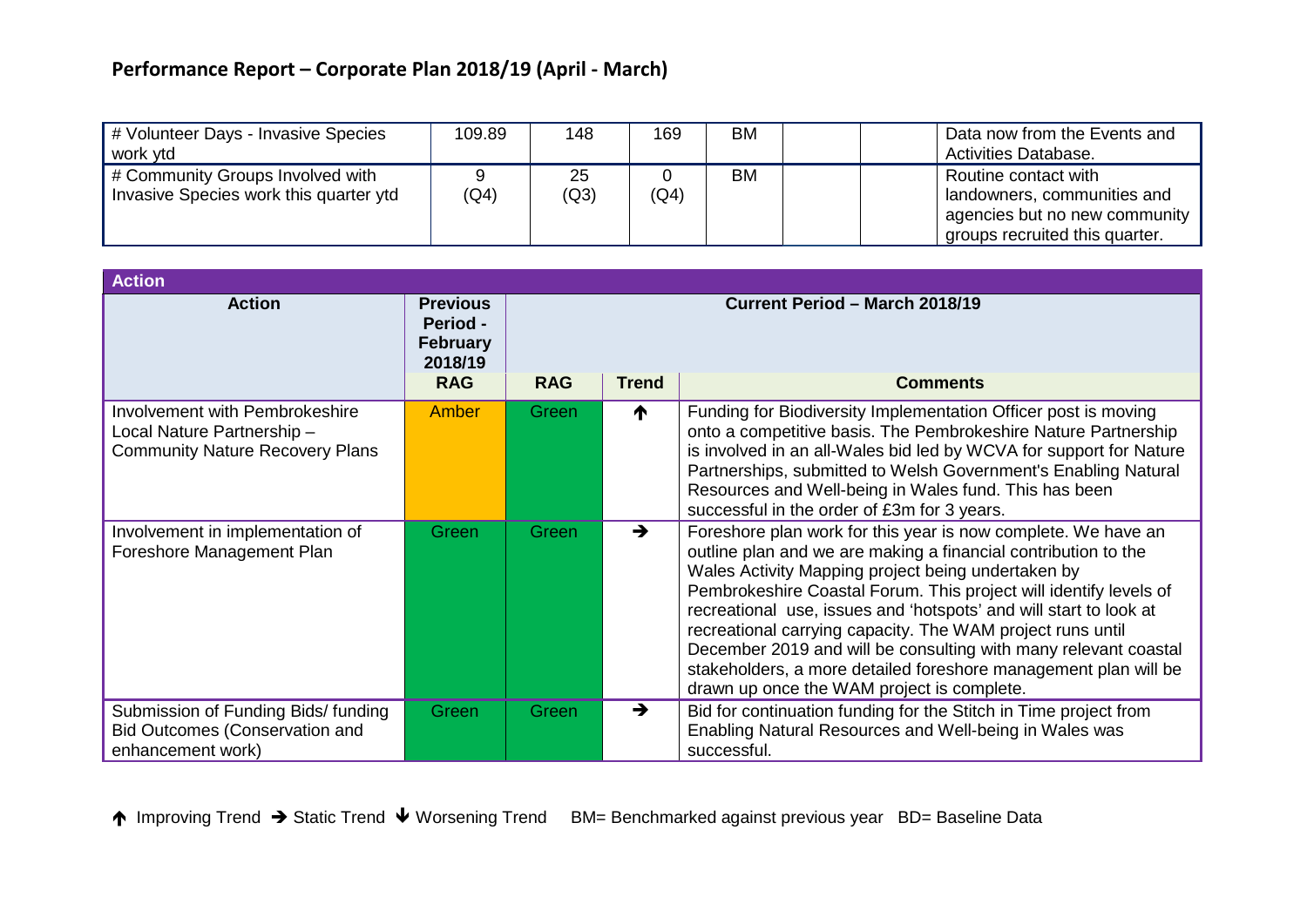### **Objective 3 – Health and Well-being**

| <b>Data Available Monthly</b> |                         |                                               |                                |               |            |              |                                                                                                                                                                                                                                                                                                                    |  |  |  |  |  |  |  |  |
|-------------------------------|-------------------------|-----------------------------------------------|--------------------------------|---------------|------------|--------------|--------------------------------------------------------------------------------------------------------------------------------------------------------------------------------------------------------------------------------------------------------------------------------------------------------------------|--|--|--|--|--|--|--|--|
| <b>Measure</b>                | 2017/18<br><b>March</b> | 2018/19<br>previous<br>period -<br><b>Feb</b> | 2018/19 Current Period - March |               |            |              |                                                                                                                                                                                                                                                                                                                    |  |  |  |  |  |  |  |  |
|                               | <b>Actual</b>           | <b>Actual</b>                                 | <b>Actual</b>                  | <b>Target</b> | <b>RAG</b> | <b>Trend</b> | <b>Comments</b>                                                                                                                                                                                                                                                                                                    |  |  |  |  |  |  |  |  |
| # of web walks downloaded ytd | 35253                   | 39858                                         | 43018                          | Trend         |            |              | Most popular downloads in 2018/19:<br>Stackpole Head (Half Day) - 960,<br>Bosherston/ St Govan (Half Day) - 757,<br>St David's Head (Half Day) -757. There<br>was an issue with Google Analytics in<br>October 2017/18 which means direct<br>comparison with data from October<br>2017/18 onwards is not possible. |  |  |  |  |  |  |  |  |

| <b>Data Available Quarterly</b>                    |                                              |                                            |                                                  |               |            |              |                                                                                                                                                                    |  |  |
|----------------------------------------------------|----------------------------------------------|--------------------------------------------|--------------------------------------------------|---------------|------------|--------------|--------------------------------------------------------------------------------------------------------------------------------------------------------------------|--|--|
| <b>Measure</b>                                     | 2017/2018<br>$Q1 - Q4$<br>(April –<br>March) | 2018/2019<br>$Q1 - Q3$<br>(April -<br>Dec) | 2018/19 Current Period - Q1 - Q4 (April - March) |               |            |              |                                                                                                                                                                    |  |  |
|                                                    | <b>Actual</b>                                | <b>Actual</b>                              | <b>Actual</b>                                    | <b>Target</b> | <b>RAG</b> | <b>Trend</b> | <b>Comments</b>                                                                                                                                                    |  |  |
| # Volunteer days ytd                               | 2155.9                                       | 1604.0                                     | 2197.5                                           | BM            |            |              | All data now from Events and<br>Activities Database. 688.5<br>volunteer days contributed ytd<br>through Pathways Project.<br><b>Events and Activities Database</b> |  |  |
| # Participants in outdoor learning sessions<br>ytd | 9795                                         | 7345                                       | 9447                                             | <b>BM</b>     |            |              |                                                                                                                                                                    |  |  |
| # Outdoor training sessions for teachers           | 10                                           | 3                                          | 3                                                | 10            | <b>Red</b> |              | PODS funded project ending                                                                                                                                         |  |  |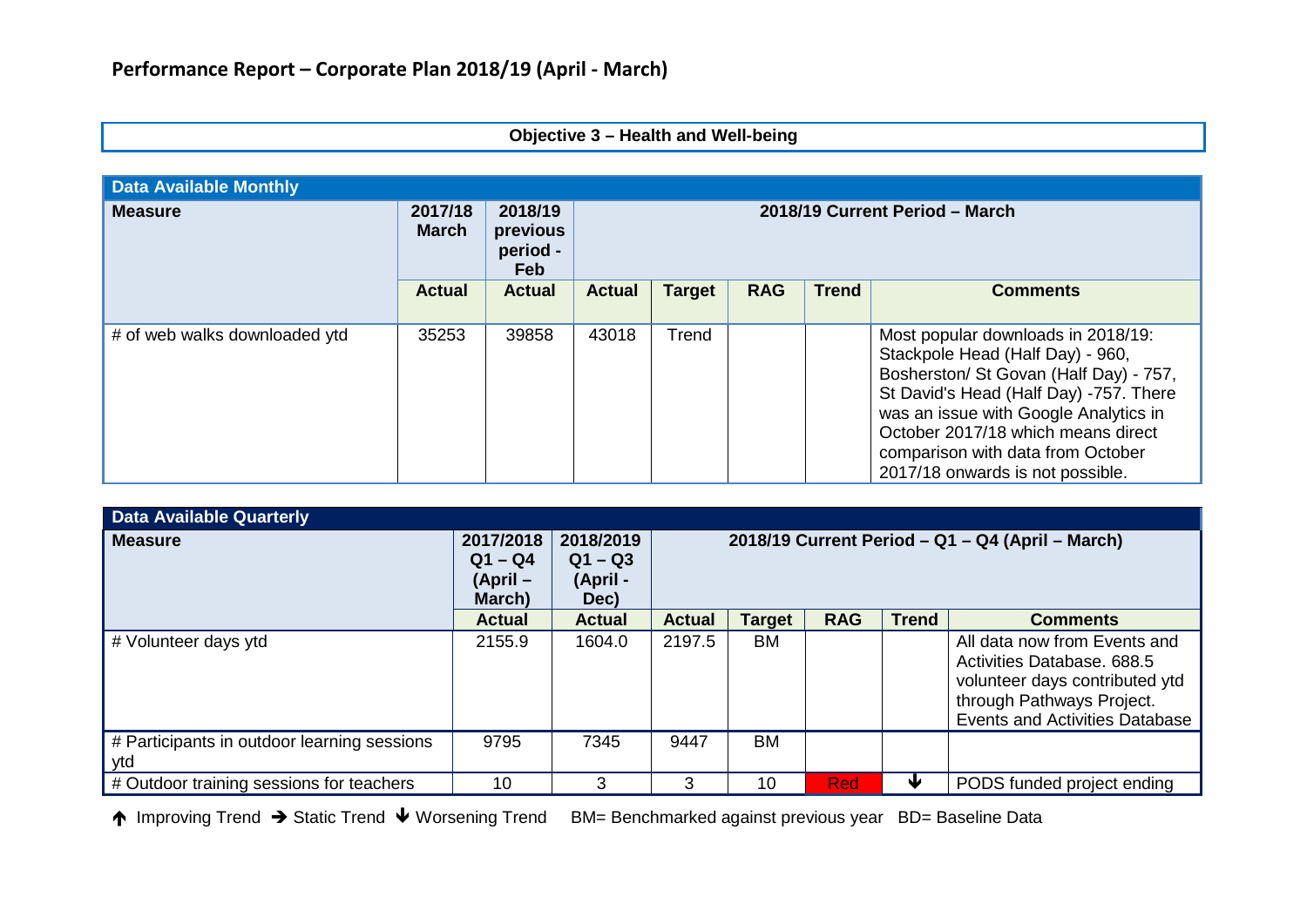| ytd                                                                 |        |        |                |      |       |                              | during 2018/19 has impacted<br>on activity in this area.<br>Partnership work is planned for<br>the spring and summer terms.<br>Funding now secured for<br>Pembrokeshire Outdoor<br>Schools 2 year project which<br>should positively impact on<br>number of sessions delivered<br>in 2019/20.                                                                                                                                                                                                                                                                                                 |
|---------------------------------------------------------------------|--------|--------|----------------|------|-------|------------------------------|-----------------------------------------------------------------------------------------------------------------------------------------------------------------------------------------------------------------------------------------------------------------------------------------------------------------------------------------------------------------------------------------------------------------------------------------------------------------------------------------------------------------------------------------------------------------------------------------------|
| # Teachers trained in outdoor learning ytd                          | 126    | 23     | 23             | 50   | Red   | V<br>$\overline{\mathbf{v}}$ | See above for comment.                                                                                                                                                                                                                                                                                                                                                                                                                                                                                                                                                                        |
| # Participants Walkability Scheme Sessions<br>ytd                   | 1771   | 1411   | 1730           | 2300 | Amber |                              |                                                                                                                                                                                                                                                                                                                                                                                                                                                                                                                                                                                               |
| # group leaders trained through Walk<br>leader training session ytd | 50     | 18     | 18             | 14   | Green | $\overline{\textbf{v}}$      |                                                                                                                                                                                                                                                                                                                                                                                                                                                                                                                                                                                               |
| # of people using footpath (from fixed<br>counters) ytd             | 173441 | 150284 | $\blacksquare$ |      |       | $\blacktriangledown$         | Awaiting Q4 stats from<br>external company. From 7<br><b>Coast Path Counters.</b><br>Numbers down from last year<br>for 7 Coast Path Counters Q1<br>$-$ Q3 figures (133,204 in<br>2018/19 compared to 143, 924<br>in 2017/18). Decrease relates<br>to Q1 and Q2 and is attributed<br>to hot weather – too hot to<br>walk and increase in beach<br>visits, as the summer months<br>are down across the board.<br>There was a fault with two<br>counters which were under<br>recording and replaced, an<br>adjustment has been applied<br>of 2,500 to account for<br>technical failure based on |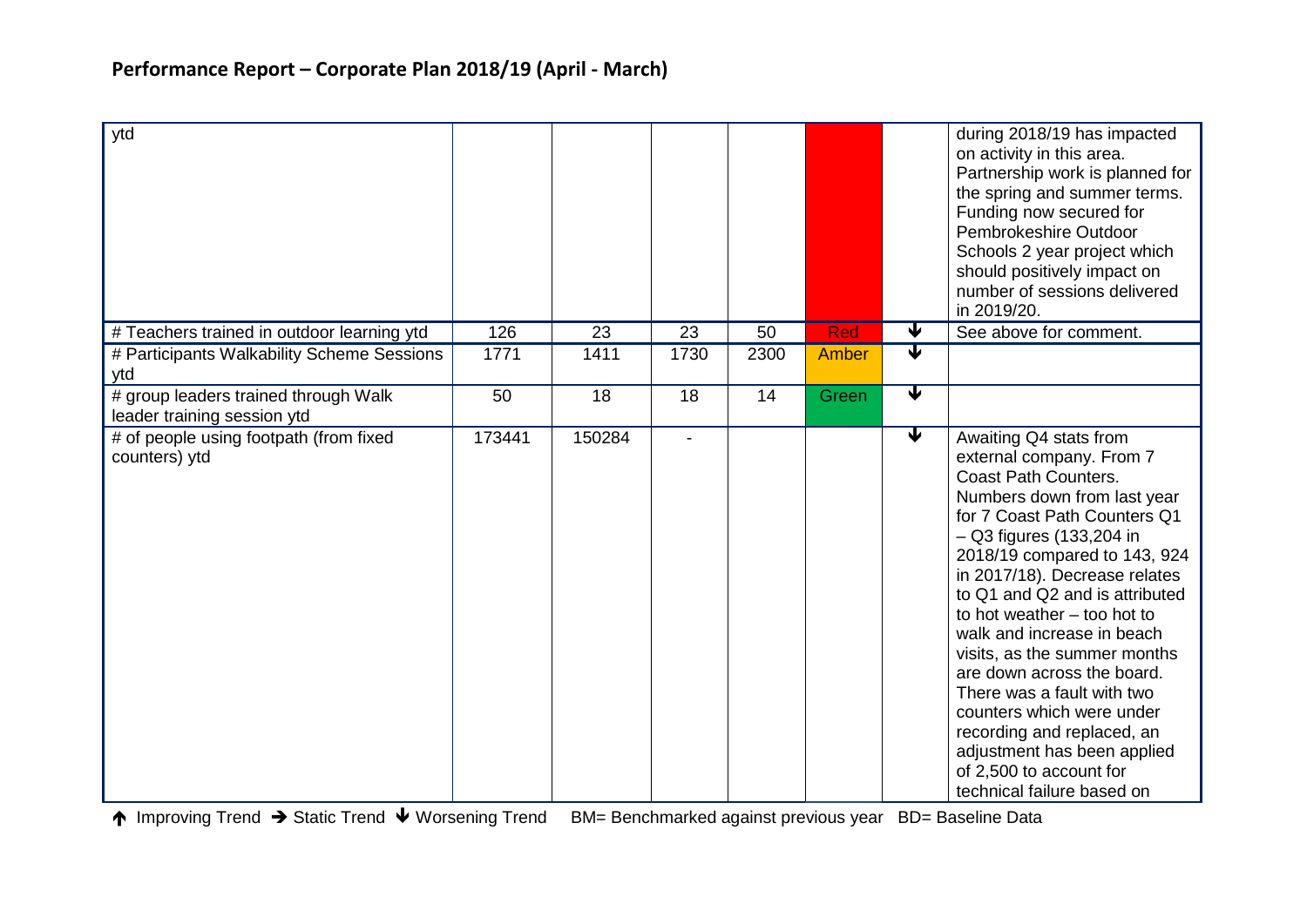|                                                                                                                 |       |                |                |           | previous years. Inland Coast<br>Path counters saw a 5%<br>increase for $Q1 - Q3$<br>compared to 2017/18. Impact<br>of hot weather less as inland<br>reflect more sheltered<br>landscapes. This is a small<br>sample of the network<br>compared to the 1149 km<br>available to walk of public<br>rights of way and indicative of<br>a great deal of recreational use<br>across the National Park public<br>rights of way. |
|-----------------------------------------------------------------------------------------------------------------|-------|----------------|----------------|-----------|--------------------------------------------------------------------------------------------------------------------------------------------------------------------------------------------------------------------------------------------------------------------------------------------------------------------------------------------------------------------------------------------------------------------------|
| # participants engaged in physically active<br>events and activities ytd                                        | 20729 | 20765          | 22237          | <b>BM</b> |                                                                                                                                                                                                                                                                                                                                                                                                                          |
| # participants in walks led by rangers,<br>centre staff and volunteers ytd                                      | 2853  | 2378           | 2732           | <b>BM</b> |                                                                                                                                                                                                                                                                                                                                                                                                                          |
| # participants engaged in fitness activities<br>ytd                                                             | 141   | $\overline{0}$ | $\overline{0}$ | <b>BM</b> | No running related activities<br>held in 2018/19.                                                                                                                                                                                                                                                                                                                                                                        |
| # School children (and young people)<br>engaged in physically active sessions<br>through education sessions ytd | 9701  | 7383           | 9565           | <b>BM</b> |                                                                                                                                                                                                                                                                                                                                                                                                                          |
| # School children (and young people)<br>participating in walks led by PCNPA<br>through education sessions ytd   | 648   | 745            | 855            | <b>BM</b> | 31% increase on last year.                                                                                                                                                                                                                                                                                                                                                                                               |
| % Schools in National Park engaged with<br>physically active sessions ytd                                       | 72.22 | 73.33          | 73.33          | <b>BM</b> | Figures take into account<br>school - amalgamations,<br>closures and openings.                                                                                                                                                                                                                                                                                                                                           |
| % Schools in Pembrokeshire engaged with<br>physically active sessions ytd                                       | 75.71 | 64.06          | 64.06          | <b>BM</b> | Figures take into account<br>school - amalgamations,<br>closures and openings.                                                                                                                                                                                                                                                                                                                                           |
| % of Housing Units approved that are                                                                            | 14.75 | 36.67          | 45.02          |           |                                                                                                                                                                                                                                                                                                                                                                                                                          |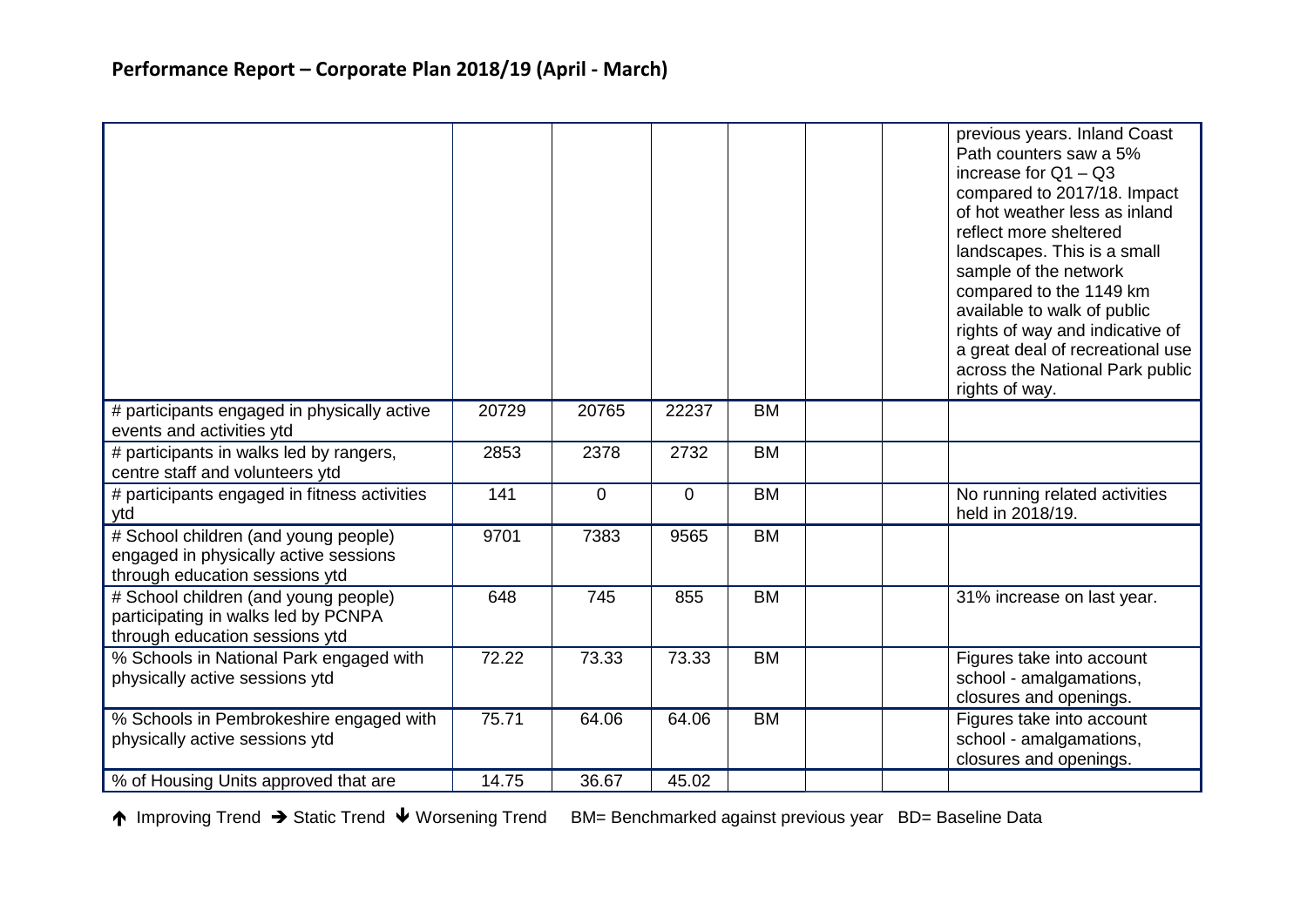| affordable<br>vtc.                                     |         |    |  |  |
|--------------------------------------------------------|---------|----|--|--|
| I Units approved ytd<br>rdable<br>Housına<br>ாபட<br>ww | ~<br>oc | ັບ |  |  |

| <b>Action</b>                                                                                             |                                                                  |                                       |               |                                                                                                                                                                                                                                                                                                                             |  |  |  |  |  |  |  |
|-----------------------------------------------------------------------------------------------------------|------------------------------------------------------------------|---------------------------------------|---------------|-----------------------------------------------------------------------------------------------------------------------------------------------------------------------------------------------------------------------------------------------------------------------------------------------------------------------------|--|--|--|--|--|--|--|
| <b>Action</b>                                                                                             | <b>Previous</b><br><b>Period -</b><br><b>February</b><br>2018/19 | <b>Current Period - March 2018/19</b> |               |                                                                                                                                                                                                                                                                                                                             |  |  |  |  |  |  |  |
|                                                                                                           | <b>RAG</b>                                                       | <b>RAG</b>                            | <b>Trend</b>  | <b>Comments</b>                                                                                                                                                                                                                                                                                                             |  |  |  |  |  |  |  |
| Work with West Wales Nature Based<br><b>Health Network</b>                                                | Green                                                            | <b>Green</b>                          | $\rightarrow$ | Proposal for co-ordinator submitted for project prioritisation.<br>Project graded A - high priority.                                                                                                                                                                                                                        |  |  |  |  |  |  |  |
| Development of evidence base to<br>support health and well-being policy<br>and project work.              | Green                                                            | Green                                 | $\rightarrow$ | Building on list of research studies - on going.                                                                                                                                                                                                                                                                            |  |  |  |  |  |  |  |
| Delivery of Pathways Project and<br>development of volunteer<br>ambassadors and volunteer walk<br>leaders | <b>Amber</b>                                                     | Amber                                 | $\rightarrow$ | Walk Leader recruitment and training has been successful. New<br>volunteer leaders have been recruited and will join the NPA walk<br>leader training course in April. The task description for walk<br>leader has been reviewed as part of a recruitment drive this<br>spring. No further progress re the ambassador scheme |  |  |  |  |  |  |  |
| Investigate the feasibility of First<br>1000 Days Pilot.                                                  | Amber                                                            | Green                                 | ↑             | Core group meeting held and decided to develop a Children and<br>Families outdoors network - this will support the development of<br>this work.                                                                                                                                                                             |  |  |  |  |  |  |  |
| Development of Health Resources<br>Information with a focus on running                                    | Green                                                            | Green                                 | $\rightarrow$ | Links to Access, interpretation and tourism review. We have<br>developed a guidance code for participants in running events on<br>the Pembrokeshire Coast Path. The document gives a simple<br>pictorial guide to running safely and responsibly. Published in C2C                                                          |  |  |  |  |  |  |  |
| Let's Walk Pembrokeshire Initiative                                                                       | Green                                                            | Green                                 | $\rightarrow$ | Review of Walking Directory in progress. Walking Festival in<br>development.                                                                                                                                                                                                                                                |  |  |  |  |  |  |  |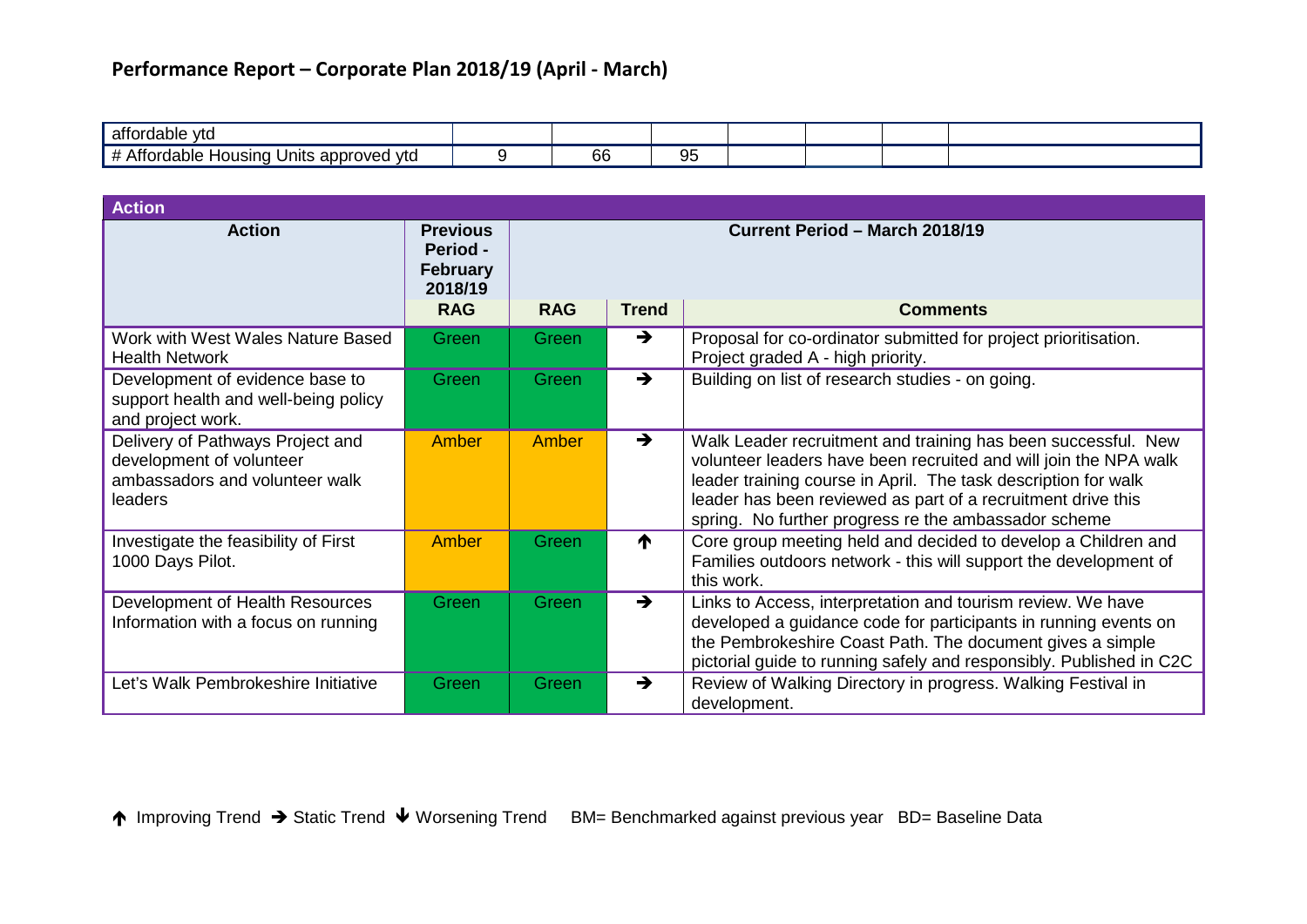### **Objective 4 – Equality**

| <b>Data Available Monthly</b>           |                         |                                               |                                |               |            |              |                                                                                                                                                                                                                                                                                               |  |  |  |
|-----------------------------------------|-------------------------|-----------------------------------------------|--------------------------------|---------------|------------|--------------|-----------------------------------------------------------------------------------------------------------------------------------------------------------------------------------------------------------------------------------------------------------------------------------------------|--|--|--|
| <b>Measure</b>                          | 2017/18<br><b>March</b> | 2018/19<br>previous<br>period -<br><b>Feb</b> | 2018/19 Current Period - March |               |            |              |                                                                                                                                                                                                                                                                                               |  |  |  |
|                                         | <b>Actual</b>           | <b>Actual</b>                                 | <b>Actual</b>                  | <b>Target</b> | <b>RAG</b> | <b>Trend</b> | <b>Comments</b>                                                                                                                                                                                                                                                                               |  |  |  |
| # of web wheelchair walks<br>downloaded | 3069                    | 3858                                          | 4094                           | Trend         |            |              | Most Popular downloads for 2018/19:<br>Abereiddi Blue Lagoon - 541, Stack<br>Rocks to St Govan's - 324, Abermawr -<br>301. There was an issue with Google<br>Analytics in October 2017/18 which<br>meand direct comparison with data from<br>2017/18 from October onwards is not<br>possible. |  |  |  |

| <b>Data Available Quarterly</b>                                             |                                                |                                            |                                                  |               |            |              |                           |  |  |
|-----------------------------------------------------------------------------|------------------------------------------------|--------------------------------------------|--------------------------------------------------|---------------|------------|--------------|---------------------------|--|--|
| <b>Measure</b>                                                              | 2017/2018<br>$Q1 - Q4$<br>$(April -$<br>March) | 2018/2019<br>$Q1 - Q3$<br>(April -<br>Dec) | 2018/19 Current Period - Q1 - Q4 (April - March) |               |            |              |                           |  |  |
|                                                                             | <b>Actual</b>                                  | <b>Actual</b>                              | <b>Actual</b>                                    | <b>Target</b> | <b>RAG</b> | <b>Trend</b> | <b>Comments</b>           |  |  |
| # Equality Impact Assessment Screenings<br>completed ytd                    | $\Omega$                                       | 0                                          | 0                                                | Trend         |            |              |                           |  |  |
| # Equality Impact Assessments completed<br>ytd                              | 2                                              |                                            | 2                                                | Trend         |            |              |                           |  |  |
| % Workforce Equality Monitoring<br>Information Completed on Pobl y Parc ytd | 76.0                                           | 77.0                                       | 78.4                                             | 70            | Green      | T            |                           |  |  |
| # people engaged with through social                                        | 2356                                           | 3892                                       | 4755                                             | <b>BM</b>     |            |              | 102% increase on 2017/18. |  |  |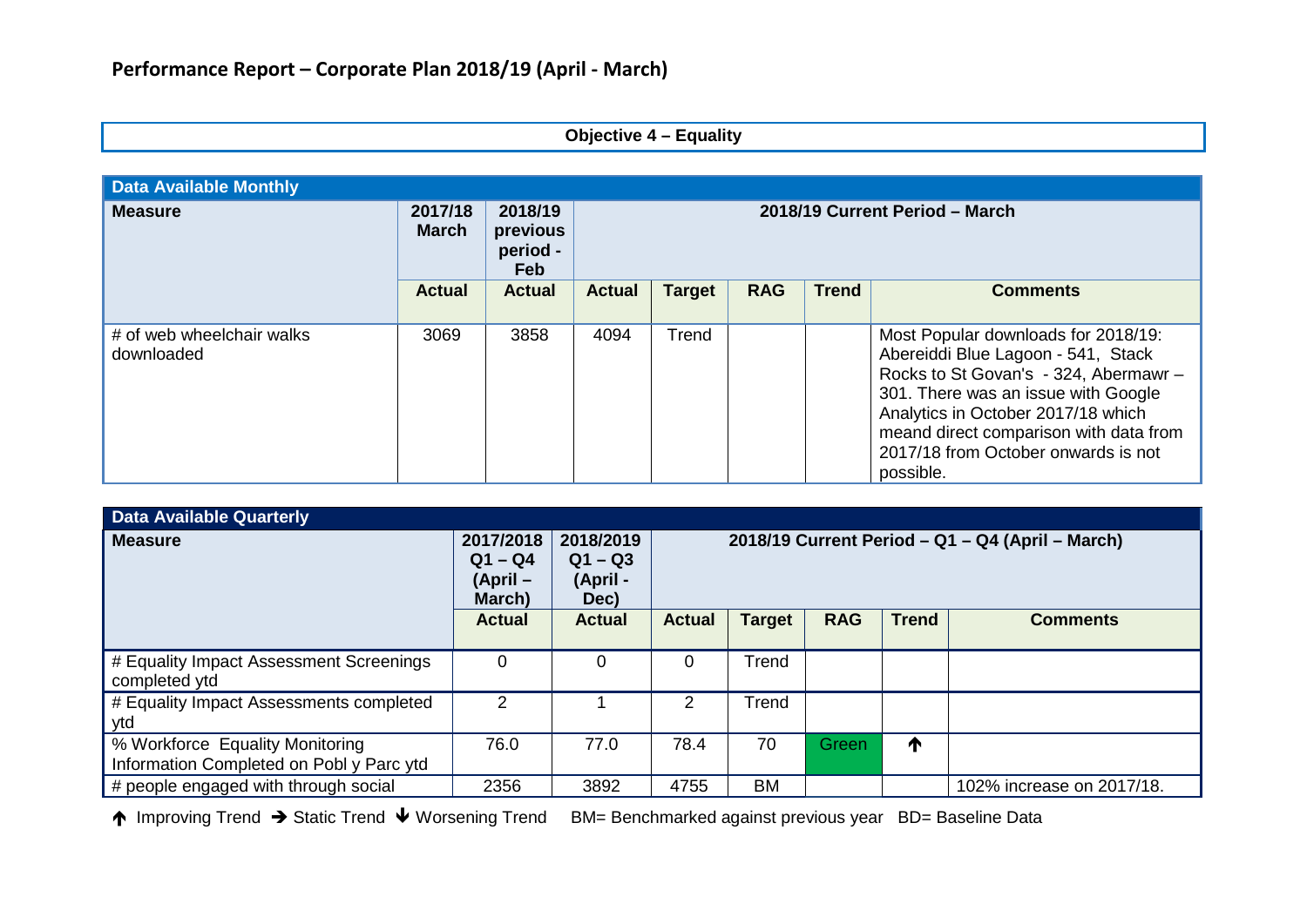| inclusion activities ytd                                                           |            |      |            |    |       |                                                        |
|------------------------------------------------------------------------------------|------------|------|------------|----|-------|--------------------------------------------------------|
| # of active Youth Rangers this quarter                                             | 10<br>(Q4) | (Q3) | 10<br>(Q4) | 15 | Amber | A number of new youth<br>rangers started this quarter. |
| # participants engaged with through social<br>inclusion work with young people ytd | 438        | 973  | 1261       | BM |       |                                                        |

| <b>Action</b>                                                                                                                                                                  |                                                           |                                |               |                                                                                                                                                                                                                                                                              |  |  |  |
|--------------------------------------------------------------------------------------------------------------------------------------------------------------------------------|-----------------------------------------------------------|--------------------------------|---------------|------------------------------------------------------------------------------------------------------------------------------------------------------------------------------------------------------------------------------------------------------------------------------|--|--|--|
| <b>Action</b>                                                                                                                                                                  | <b>Previous</b><br>Period -<br><b>February</b><br>2018/19 | Current Period - March 2018/19 |               |                                                                                                                                                                                                                                                                              |  |  |  |
|                                                                                                                                                                                | <b>RAG</b>                                                | <b>RAG</b>                     | <b>Trend</b>  | <b>Comments</b>                                                                                                                                                                                                                                                              |  |  |  |
| Implementation of actions identified<br>from audit of customer facing and<br>promotional services to identify gaps<br>in service delivery and barriers for<br>specific groups. | Amber                                                     | Amber                          | $\rightarrow$ | Exploring aligning this work with outcome and learning from<br>Access and Inclusion Review audits and work. Will also be<br>informed by work relating to service standards in terms of actions in<br>next year's corporate plan.                                             |  |  |  |
| Equality Monitoring Data on<br>applicants reported, analysed and<br>actions identified annually                                                                                | Green                                                     | Green                          | $\rightarrow$ | Equality Monitoring Data on applicants, analysed and actions<br>identified annually; successful launch of online recruitment/ATS<br>early November 2018.                                                                                                                     |  |  |  |
| Development in terms of changes to<br><b>NJC</b> scales                                                                                                                        | Green                                                     | Green                          | $\rightarrow$ | Migration to new scales for April pay role.                                                                                                                                                                                                                                  |  |  |  |
| Realignment of Social Inclusion work<br>to take into account issues relating<br>to rural poverty                                                                               | Amber                                                     | Amber                          | $\rightarrow$ | Meeting of the 3 Welsh National Parks Health and wellbeing group<br>to review and rewrite a position statement on social inclusion. Rural<br>Isolation expected to feature as a critical theme                                                                               |  |  |  |
| Work with partners to promote<br>accessible and inclusive tourism                                                                                                              | Green                                                     | Green                          | $\rightarrow$ | Report drafted and will be a guide for the Experiences for All<br>project that has been funded by WG.                                                                                                                                                                        |  |  |  |
| Implement engagement model for<br>young people in the preparation of<br>the National Park Management Plan.                                                                     | Amber                                                     | Amber                          | $\rightarrow$ | The notes from the February meeting between Members and Youth<br>Rangers circulate with participants. The three priority areas<br>highlighted in the meeting were 1. Involve Young People in<br>Decision Making 2. Ensure that we listen more effectively to young<br>people |  |  |  |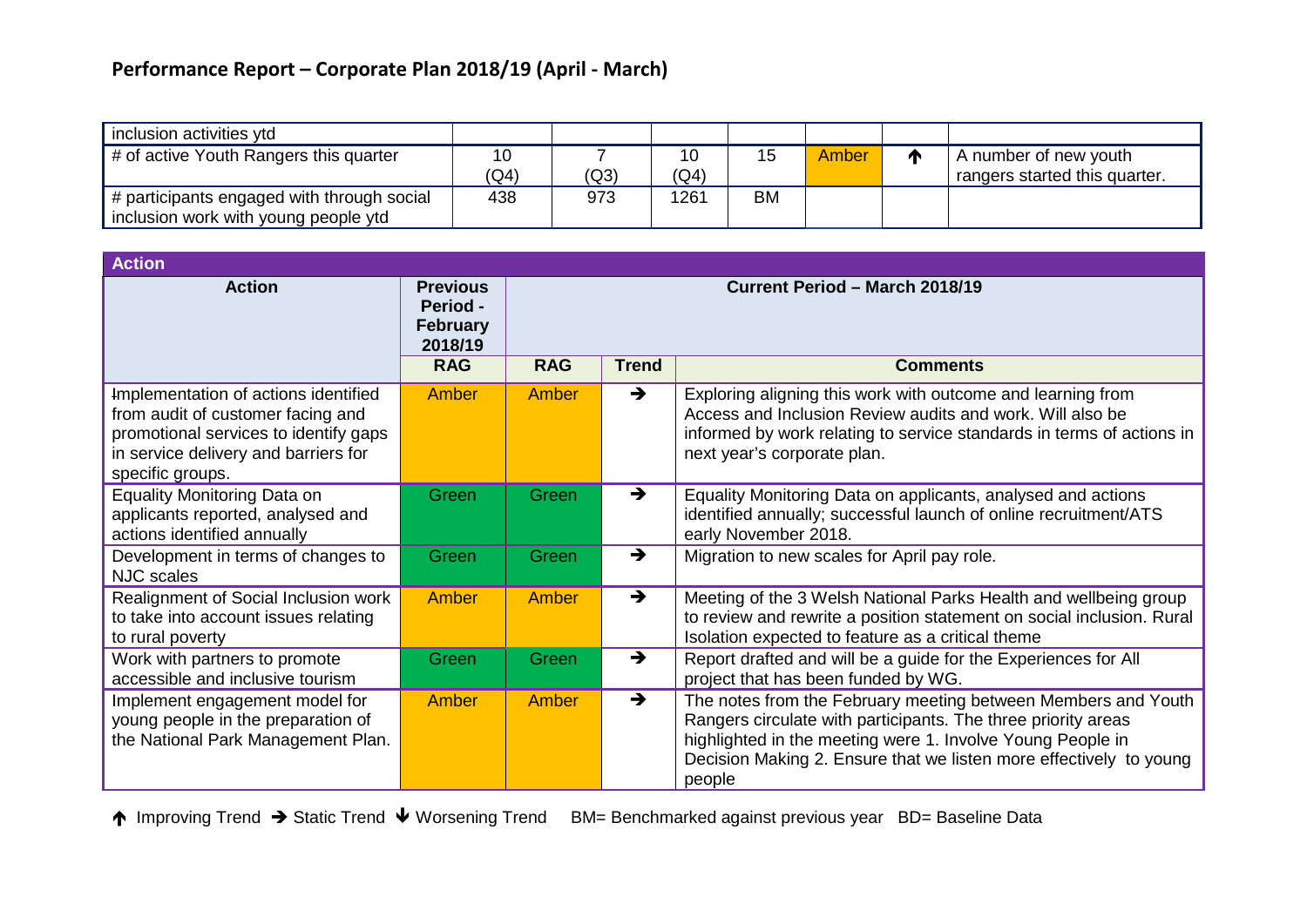|  |  | 3. Evaluate PCNPA practice relating to young people across |
|--|--|------------------------------------------------------------|
|  |  | departments / teams.                                       |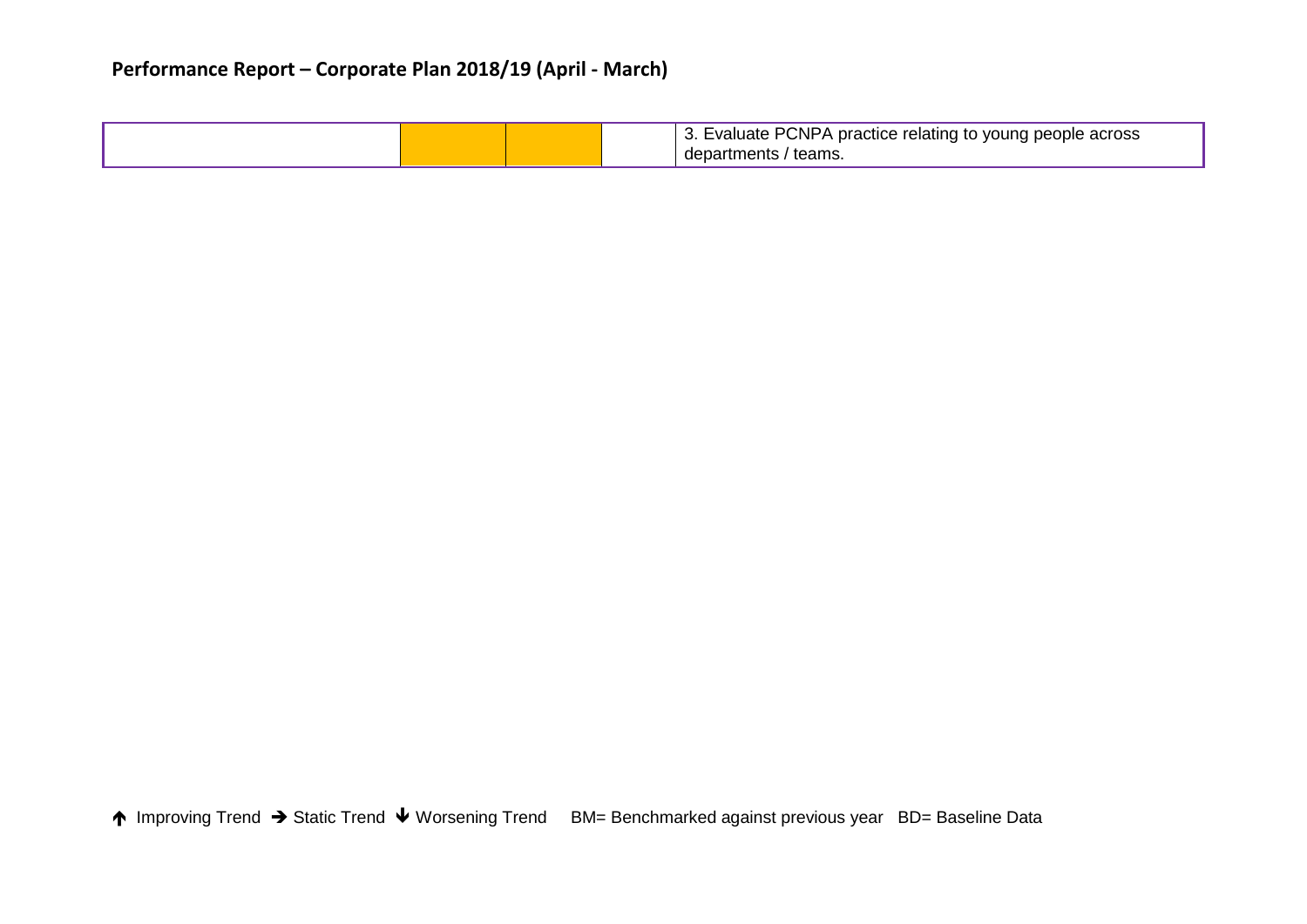### **Objective 5 – Community**

| <b>Data Available Quarterly</b>                                         |                                                |                                            |                                                  |               |            |              |                                                                                               |  |  |  |
|-------------------------------------------------------------------------|------------------------------------------------|--------------------------------------------|--------------------------------------------------|---------------|------------|--------------|-----------------------------------------------------------------------------------------------|--|--|--|
| <b>Measure</b>                                                          | 2017/2018<br>$Q1 - Q4$<br>$(April -$<br>March) | 2018/2019<br>$Q1 - Q3$<br>(April -<br>Dec) | 2018/19 Current Period - Q1 - Q4 (April - March) |               |            |              |                                                                                               |  |  |  |
|                                                                         | <b>Actual</b>                                  | <b>Actual</b>                              | <b>Actual</b>                                    | <b>Target</b> | <b>RAG</b> | <b>Trend</b> | <b>Comments</b>                                                                               |  |  |  |
| # attending pop up events ytd                                           | 623                                            | 2098                                       | 2098                                             | <b>BM</b>     |            |              | Includes beach activities and<br>engagement delivered by<br>North and South Summer<br>Rangers |  |  |  |
| # social action days ytd                                                | N/A                                            | 506                                        | 581                                              | <b>BD</b>     |            |              |                                                                                               |  |  |  |
| # Community Project/ Engagement<br>Activities ytd (E & D database only) | 374                                            | 535                                        | 708                                              | <b>BM</b>     |            |              |                                                                                               |  |  |  |
| # Community events and fairs held at<br>centres ytd                     | 12                                             | 11                                         | 11                                               | <b>BM</b>     |            |              |                                                                                               |  |  |  |
| # Community groups using Oriel Y Parc this<br>quarter                   | $\overline{7}$<br>(Q4)                         | 4<br>(Q3)                                  | 5<br>(Q4)                                        | <b>BM</b>     |            |              |                                                                                               |  |  |  |
| % of enforcement cases investigated<br>(within 84 days) ytd             | 60.12                                          | 76.88                                      | 80.47                                            | <b>BM</b>     |            |              |                                                                                               |  |  |  |
| Average time taken to investigate<br>enforcement cases in days ytd      | 234.00                                         | 193.67                                     | 160.50                                           | <b>BM</b>     |            |              |                                                                                               |  |  |  |
| Average time taken to take enforcement<br>action in days ytd            | 334.50                                         | 372.33                                     | 344.25                                           | <b>BM</b>     |            |              | See action clear backlog of<br>historical enforcement cases                                   |  |  |  |
| # retrospective planning applications<br>registered ytd                 | <b>New</b><br>Indicator                        | 26                                         | 28                                               | <b>BD</b>     |            |              |                                                                                               |  |  |  |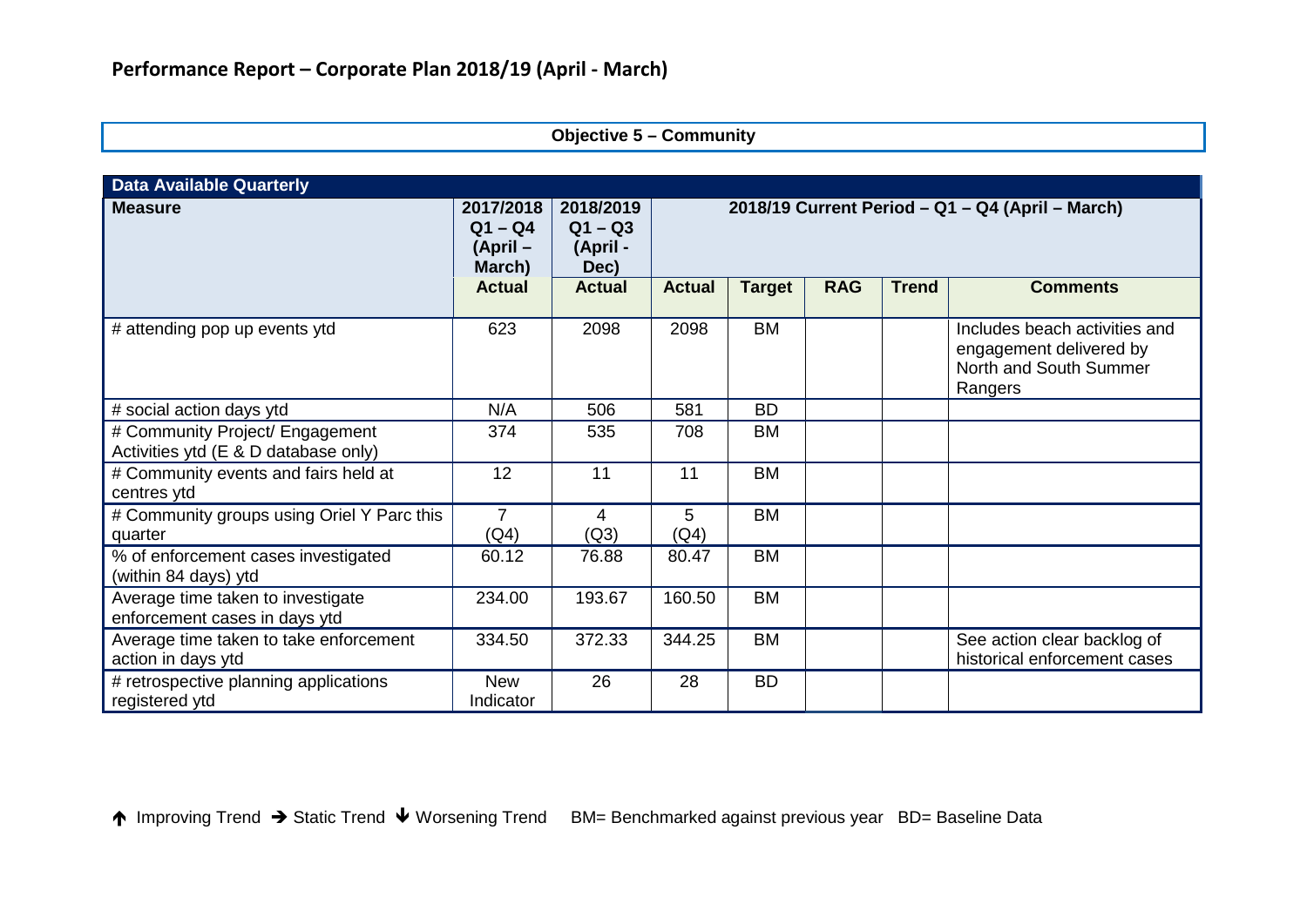| <b>Action</b>                                                                                                                              |                                                           |                                |                         |                                                                                                                                                                                                                                                                                                                                                                                                                                                                                                        |  |  |  |  |
|--------------------------------------------------------------------------------------------------------------------------------------------|-----------------------------------------------------------|--------------------------------|-------------------------|--------------------------------------------------------------------------------------------------------------------------------------------------------------------------------------------------------------------------------------------------------------------------------------------------------------------------------------------------------------------------------------------------------------------------------------------------------------------------------------------------------|--|--|--|--|
| <b>Action</b>                                                                                                                              | <b>Previous</b><br>Period -<br><b>February</b><br>2018/19 | Current Period - March 2018/19 |                         |                                                                                                                                                                                                                                                                                                                                                                                                                                                                                                        |  |  |  |  |
|                                                                                                                                            | <b>RAG</b>                                                | <b>RAG</b>                     | <b>Trend</b>            | <b>Comments</b>                                                                                                                                                                                                                                                                                                                                                                                                                                                                                        |  |  |  |  |
| National Park Management Plan                                                                                                              | Green                                                     | Green                          | $\rightarrow$           | Consultation on a draft Sustainability Assessment (incorporating<br>Strategic Environment Assessment) Scoping Report concluded on<br>5th April. The second of two Management Plan workshops with<br>Members took place on 3rd April. Marine conservation and heritage<br>were discussed and an early draft Management Plan was issued to<br>Members for informal comment. Initial review of draft policies under<br>the Sustainability Appraisal and Equality Impact frameworks has<br>been conducted. |  |  |  |  |
| Pilot of new engagement methods<br>identified in engagement action plan                                                                    | Green                                                     | Green                          | $\rightarrow$           | Engagement Action Plan meeting held, with broader range of<br>attendees including E communications Officer and Ranger Team<br>leader.                                                                                                                                                                                                                                                                                                                                                                  |  |  |  |  |
| Work internally and with others<br>including the Public Services Board<br>to develop innovative solutions to the<br>challenges of rurality | Green                                                     | Amber                          | $\overline{\textbf{v}}$ | During February PSB meeting Wales Audit Office report on local<br>authorities and rural services discussed. Regional meeting between<br>Powys, Pembrokeshire, Ceredigion and Carmarthenshire PSBs<br>arranged for June and report will be on the agenda, to discuss joint<br>response. Next PSB meeting on 30 April. Authority will continue to<br>engage with PSB on this issue during 2019/20.                                                                                                       |  |  |  |  |
| <b>Engagement with Young Farmers</b><br>and other Community Groups in the<br>park to restore historic sites of<br>interest                 | Green                                                     | Green                          | $\rightarrow$           | Ysgol y Frenni taken to post medieval cottage iet y wilym to conduct<br>a condition monitoring survey as well as litter clearance.                                                                                                                                                                                                                                                                                                                                                                     |  |  |  |  |
| Work to engage with new community<br>groups and communities through<br><b>INNS</b>                                                         | Amber                                                     | Green                          | ↑                       | Bid for continuation funding for the Stitch in Time project from<br>Enabling Natural Resources and Well-being in Wales was<br>successful (£158k over 3 years). Project Officer attended Wales<br>Biodiversity Partnership INNS group in Aberystwyth. Met site<br>owners in Newport to advise on INNS issues and biosecurity.<br>Request from NRW to coordinate community INNS action in the                                                                                                            |  |  |  |  |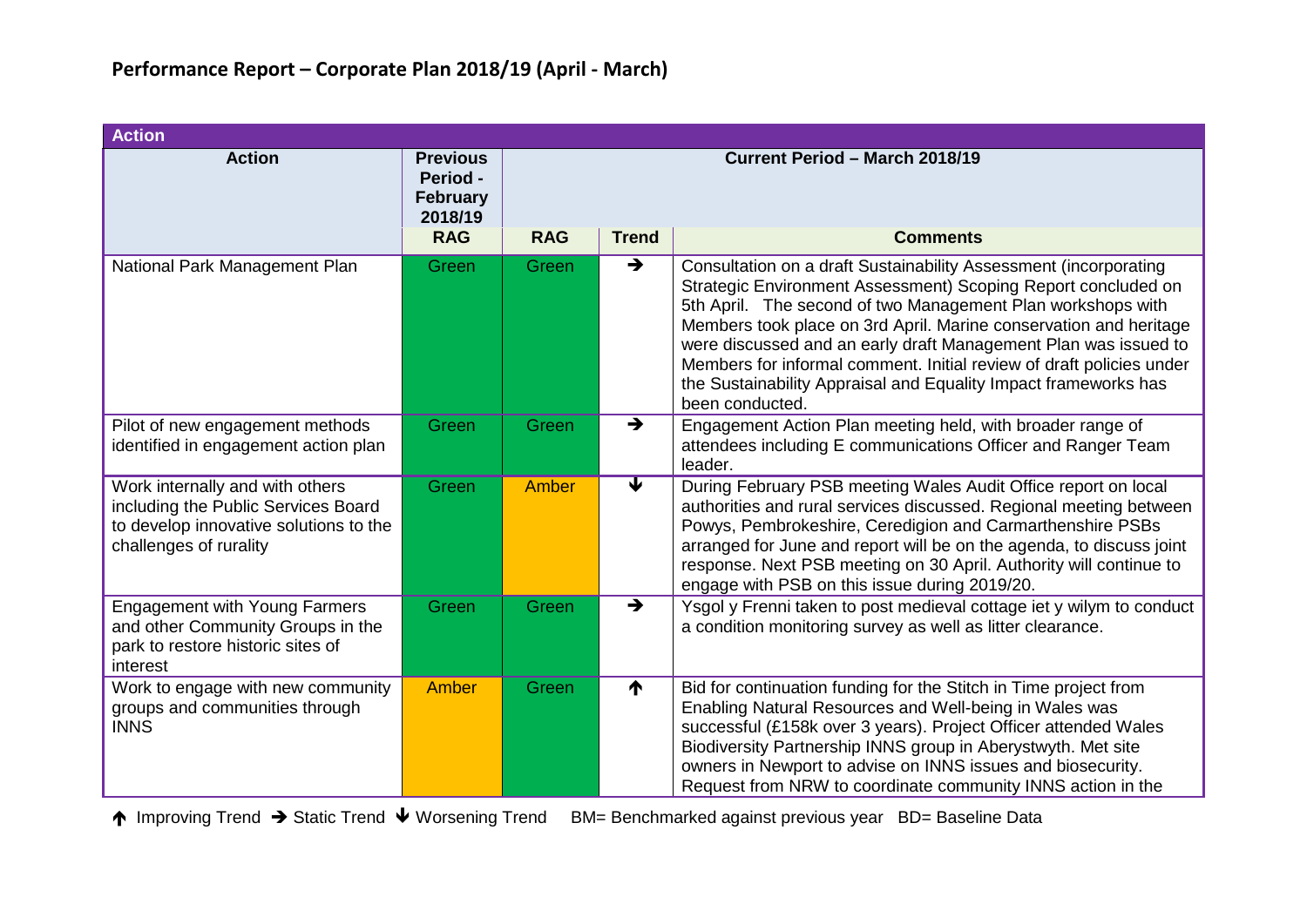|                                                                                                                       |       |       | Nevern (Afon Bannon) if funds secured by community. Attended<br>Ash die back tool kit launch to help Project officer inform<br>landowners. Draft of knotweed leaflet sent out to partners. |
|-----------------------------------------------------------------------------------------------------------------------|-------|-------|--------------------------------------------------------------------------------------------------------------------------------------------------------------------------------------------|
| Interpretation projects involving and<br>supporting community groups to tell<br>their stories about the National Park | Green | Green | Panels for Dinas and Carew Cheriton completed.                                                                                                                                             |
| Clear backlog of historical<br>enforcement cases                                                                      | Green | Green | The majority of cases have been cleared, however, as expected<br>there are a few historic cases which are on-going                                                                         |

### **Snapshot of Authority Engagement Work with Communities (January – March):**

|          | <b>Engagement work with Communities (January - March): North and boundary areas of the Park</b>                          |  |  |  |  |  |  |  |
|----------|--------------------------------------------------------------------------------------------------------------------------|--|--|--|--|--|--|--|
| January  | Rangers: Scrub management to improve biodiversity in Nevern working with Friends of Bayvil Church.                       |  |  |  |  |  |  |  |
|          | Rangers: Working with Newport Paths Group on work to footpath around Newport. Cut vegetation to avoid wet/muddy section. |  |  |  |  |  |  |  |
| February | Voluntary Wardens North: Cutting rhododendron at Lower Town Fishguard                                                    |  |  |  |  |  |  |  |
| March    | Community Archaeologist: Heritage Guardians Project sessions with Ysgol y Frenni                                         |  |  |  |  |  |  |  |
|          | Parkwise: Parkwise training for Newport TIC volunteer staff.                                                             |  |  |  |  |  |  |  |
|          | Rangers: Working with Newport Paths Group on footpath at Nevern.                                                         |  |  |  |  |  |  |  |

|          | Engagement work with Communities (January - March): West and boundary areas of the Park                   |  |  |  |  |  |  |  |
|----------|-----------------------------------------------------------------------------------------------------------|--|--|--|--|--|--|--|
| January  | Rangers: Evening talk for Dale W I and talk to St Brides Bondholders                                      |  |  |  |  |  |  |  |
|          | Rangers: Reed bed management with boardwalk gang in Broadhaven.                                           |  |  |  |  |  |  |  |
| February | Rangers: Meeting with St Ishmaels cricket club to discuss creating wildflower meadow in their churchyard. |  |  |  |  |  |  |  |
|          | Rangers: Meeting and Pond clearance with Boardwalk gang at Slash Pond in Broadhaven.                      |  |  |  |  |  |  |  |
|          | Community Archaeologist: Attending ploughing match at Newgale in relation to Farming the past             |  |  |  |  |  |  |  |
|          | Voluntary Wardens South West: Work party to replace beach info panel at Marloes Sands.                    |  |  |  |  |  |  |  |
| March    | Rangers: Talk to St Brides Bondholders.                                                                   |  |  |  |  |  |  |  |
|          | Voluntary Wardens South West: Tree felling and scrub clearance at Monk Haven Church.                      |  |  |  |  |  |  |  |

| <b>Engagement work with Communities (January - March): South and boundary areas of the Park</b> |                                                                                                                                                  |  |  |  |  |  |  |
|-------------------------------------------------------------------------------------------------|--------------------------------------------------------------------------------------------------------------------------------------------------|--|--|--|--|--|--|
| January                                                                                         | Community Archaeologist: Presentation to Cymrodorion Dinbych y Pysgod.                                                                           |  |  |  |  |  |  |
| Voluntary Wardens South: Completed laying hedge behind Skrinkle Youth Hostel                    |                                                                                                                                                  |  |  |  |  |  |  |
|                                                                                                 | $\bullet$ . The $\bullet$ . The set of $\bullet$ in the set of $\bullet$ in the set of $\bullet$ in the set of $\bullet$ in the set of $\bullet$ |  |  |  |  |  |  |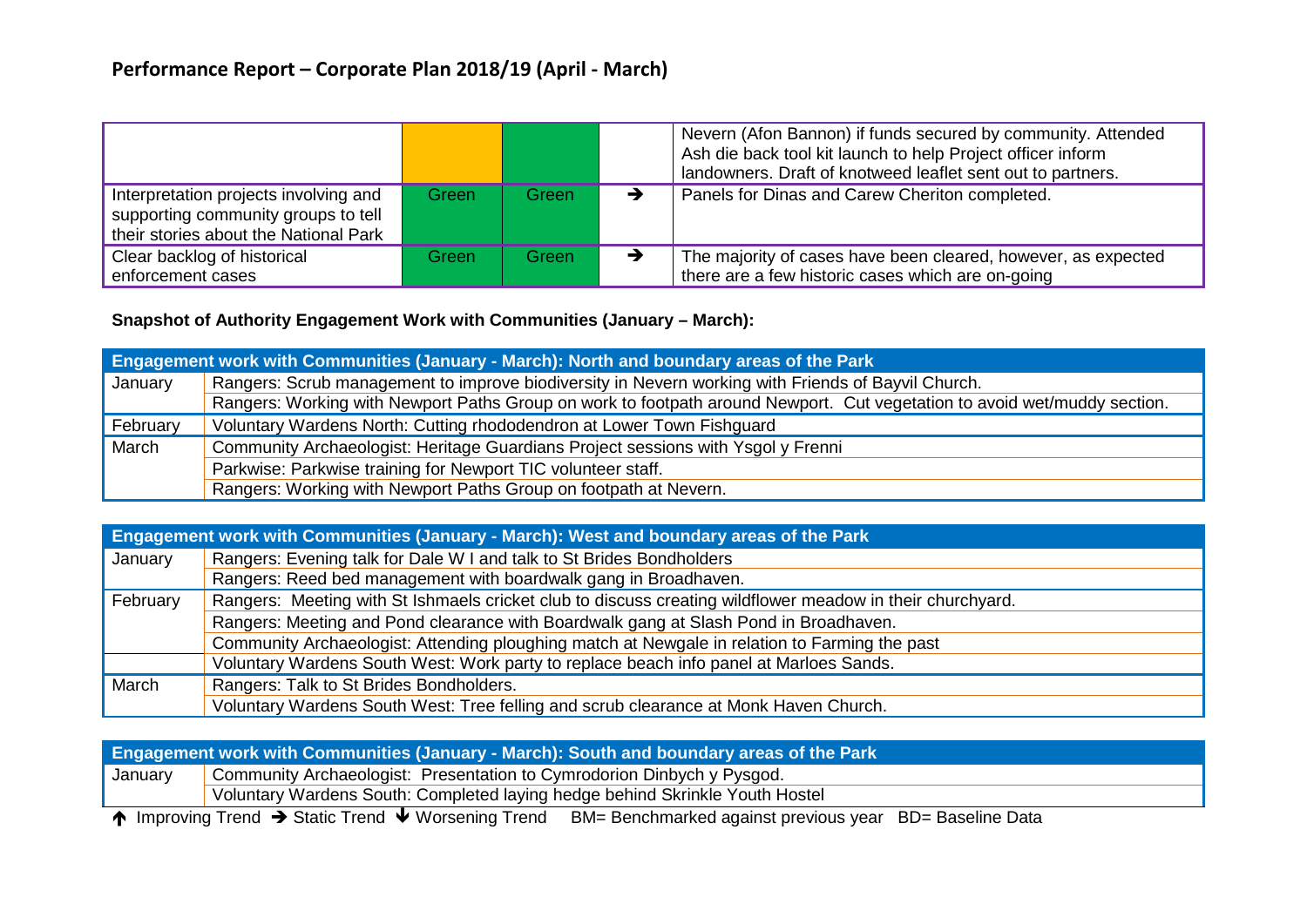March Voluntary Wardens South: Fixing sand dune restoration works at Tenby Golf Course.

|         | <b>Engagement work with Communities (January - March): Communities Outside of the Park or Park Wide Area</b>                      |  |  |  |  |  |  |  |
|---------|-----------------------------------------------------------------------------------------------------------------------------------|--|--|--|--|--|--|--|
| January | Rangers: Presentation on marine plastic pollution for Probus Club at Haverfordwest Cricket Club                                   |  |  |  |  |  |  |  |
|         | Engagement: Attending Pembrokeshire Co-production Network                                                                         |  |  |  |  |  |  |  |
| March   | Rangers: Work with Pembroke Town Walls Trust to remove ivy from old town walls.                                                   |  |  |  |  |  |  |  |
|         | Access: Attended seminar in Narberth with 40 SMEs to help launch Wales Coast Path business toolkit and provide advice to<br>SMEs. |  |  |  |  |  |  |  |
|         | Rangers: Work with Hook Cricket Club to carry out River clean up on western Cleddau                                               |  |  |  |  |  |  |  |

|          | Engagement work with Communities (January - March): Social Inclusion/ Health and Well-being                                                                                                                 |
|----------|-------------------------------------------------------------------------------------------------------------------------------------------------------------------------------------------------------------|
| January  | Rangers: St Davids Care in the Community work party site work, repair hand gate onto road and check litter situation at Cwm<br>Mawr.                                                                        |
|          | Youth Rangers: Youth Manifesto presentation by Youth Rangers to Youth Assembly                                                                                                                              |
|          | Rangers: Delivered talk to Macular Support Group on National Park.                                                                                                                                          |
|          | Pathways: Activities include ditch and river bank rebuild at Carningli common and hedge laying at Brandy Brook.                                                                                             |
|          | Walkability: Walkability with range of groups and open sessions, including Open Walkability Group Haverfordwest, Pembroke<br>Dock Open Walkability and Exercise Referral Central.                           |
| February | Pathways: Clearing ivy from walls at St Brides Orchard, and cutting down rhododendron at Lower Town Fishguard                                                                                               |
|          | YFC: Farming in the past talk                                                                                                                                                                               |
|          | Point Youth Centre: Bushcraft and knife workshop in partnership with Dyfed Powys Police (PCSO)                                                                                                              |
|          | Youth Rangers: Youth Rangers work at Sychpant Fence removal / habitat work                                                                                                                                  |
|          | Walkability: Walkability with range of groups and open sessions, including Pembroke Dock Open Walkability, Open Walkability<br>Haverfordwest and MIND.                                                      |
| March    | Pathways: Activities including clearing scrub from Lime Kiln at Newport Estuary, removing rotten boardwalk with Pathways at<br>Penally Marsh.                                                               |
|          | Walkability: Walkability with range of groups and open sessions, including Open Walkability Group Haverfordwest, Exercise<br>referral central, exercise referral north and Haverfordwest Cardiac ref group. |
|          | Rangers: Talk to Tenby visually impaired group, Milford Haven Visually Impaired Group and talk to Visually Impaired Group<br>(Pembroke) on seabird calls.                                                   |
|          | Rangers: Walk on Tenby South Beach for Pembrokeshire Peoples First.                                                                                                                                         |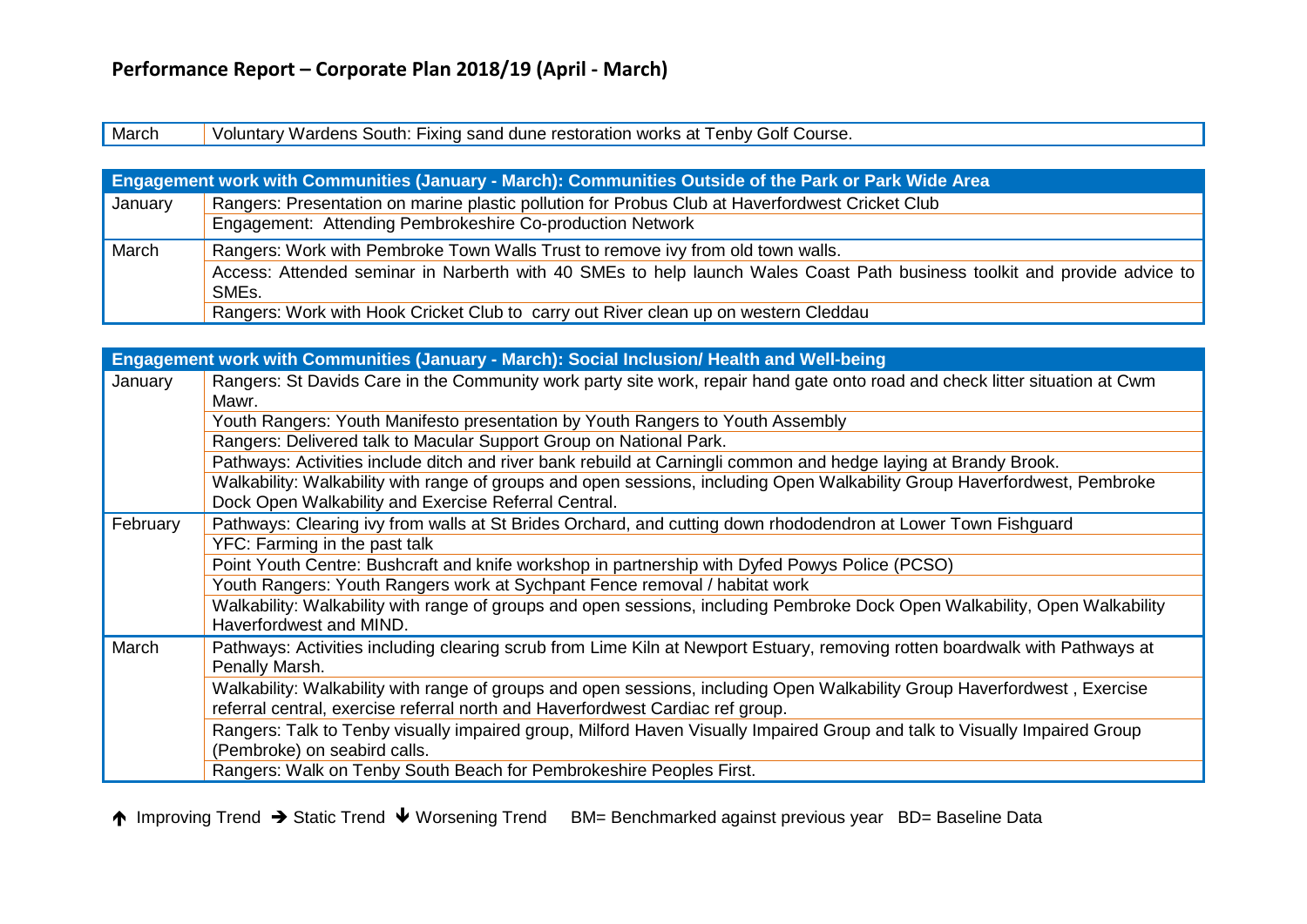.

### **Making a Difference: Working with local school to build bug hotel in the Gwaun Valley**

Class 2 pupils at Ysgol Llanychllwydog have built a bug hotel in the Gwaun Valley in a bid to promote pollinators and boost biodiversity in their local area with help of National Park Authority Ranger. Through the project children learnt about the food of the world and the importance of pollinators. The bug hotel has been built on land in the middle of Pontfaen with kind permission from Pembrokeshire County Council, allowing residents and visitors to see and enjoy what the children have achieved.

The children have filled the small wooden structure with bricks and logs that will provide a happy home and suitable breeding ground for insects such as ladybirds and beetles to pollinators such as bees. These in turn provide food for other wildlife such as birds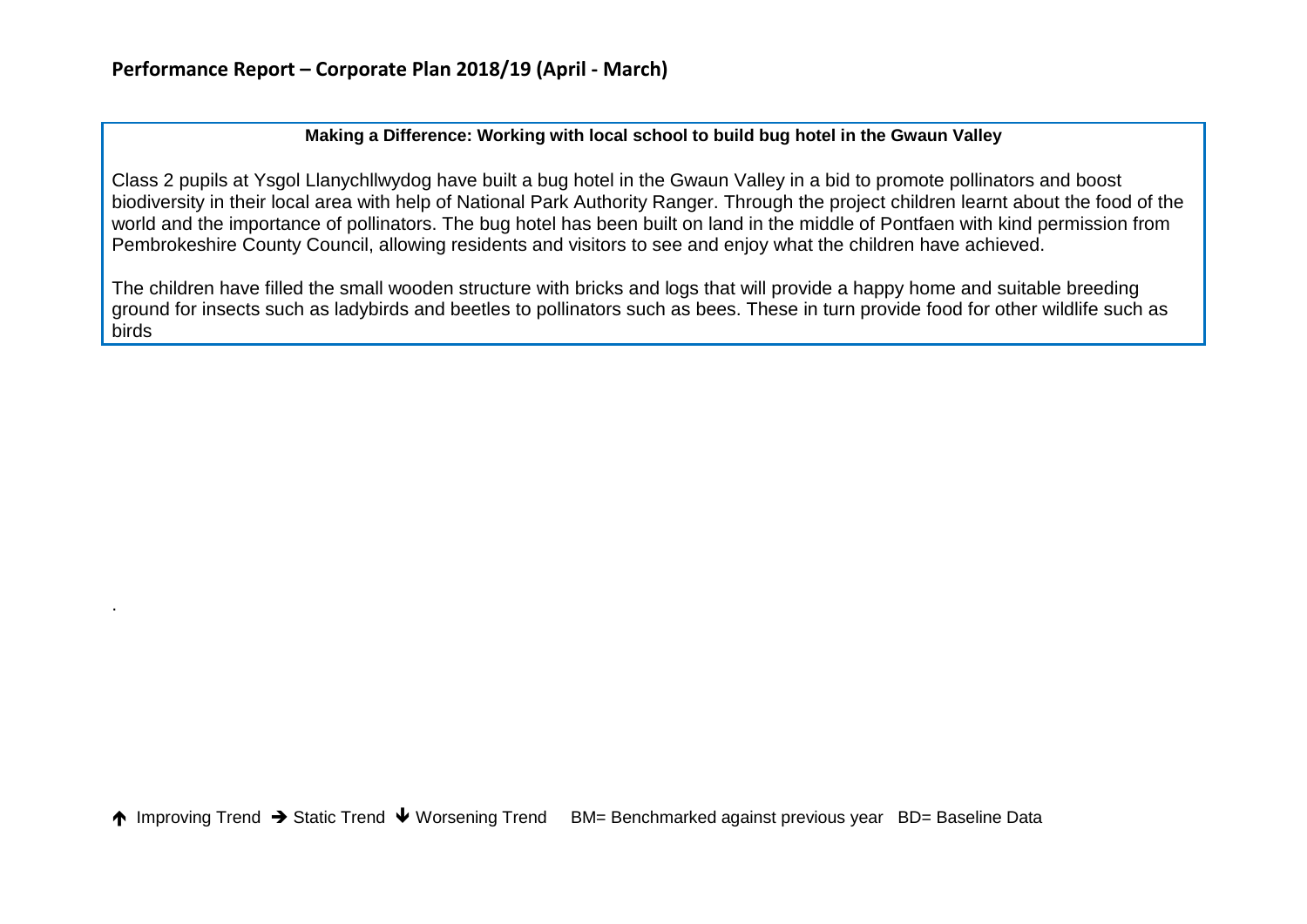### **Objective 6 – Culture**

| <b>Data Available Monthly</b>                             |                         |                                               |                                |               |              |               |                                                                                                                                                                               |  |  |
|-----------------------------------------------------------|-------------------------|-----------------------------------------------|--------------------------------|---------------|--------------|---------------|-------------------------------------------------------------------------------------------------------------------------------------------------------------------------------|--|--|
| <b>Measure</b>                                            | 2017/18<br><b>March</b> | 2018/19<br>previous<br>period -<br><b>Feb</b> | 2018/19 Current Period - March |               |              |               |                                                                                                                                                                               |  |  |
|                                                           | <b>Actual</b>           | <b>Actual</b>                                 | <b>Actual</b>                  | <b>Target</b> | <b>RAG</b>   | <b>Trend</b>  | <b>Comments</b>                                                                                                                                                               |  |  |
| # Gallery visitors ytd                                    | 23525                   | 20545                                         | 21949                          | <b>BM</b>     |              |               | Decrease of 7% compared to last year.<br>Awaiting publication of full year statistics<br>for National Museum Wales sites for<br>2018/19 to enable benchmarking<br>comparison. |  |  |
| <b>Carew Trip Advisor Overall Rating</b><br>$1 - 5$       | 4.5                     | 4.5                                           | 4.5                            | 4.5           | <b>Green</b> | $\rightarrow$ |                                                                                                                                                                               |  |  |
| <b>Castell Henllys Trip Advisor Overall</b><br>Rating 1-5 | 4.5                     | 4.5                                           | 4.5                            | 4.5           | Green        | $\rightarrow$ |                                                                                                                                                                               |  |  |
| Oriel Y Parc Trip Advisor Rating 1-5                      | 4.5                     | 4.5                                           | 4.5                            | 4.5           | Green        | $\rightarrow$ |                                                                                                                                                                               |  |  |
| # new sites communities involved<br>with ytd              | 116                     | 127                                           | 128                            | BM            |              |               |                                                                                                                                                                               |  |  |

| <b>Data Available Quarterly</b>             |                        |               |                                                  |               |            |              |                         |  |  |
|---------------------------------------------|------------------------|---------------|--------------------------------------------------|---------------|------------|--------------|-------------------------|--|--|
| <b>Measure</b>                              | 2017/2018              | 2018/2019     | 2018/19 Current Period - Q1 - Q4 (April - March) |               |            |              |                         |  |  |
|                                             | $Q1 - Q4$<br>$Q1 - Q3$ |               |                                                  |               |            |              |                         |  |  |
|                                             | (April –               | (April -      |                                                  |               |            |              |                         |  |  |
|                                             | March)                 | Dec)          |                                                  |               |            |              |                         |  |  |
|                                             | <b>Actual</b>          | <b>Actual</b> | <b>Actual</b>                                    | <b>Target</b> | <b>RAG</b> | <b>Trend</b> | <b>Comments</b>         |  |  |
|                                             |                        |               |                                                  |               |            |              |                         |  |  |
| # participants in historical activities and | 11284                  | 13491         | 14012                                            | <b>BM</b>     |            |              | 180 people attended the |  |  |
| events ytd                                  |                        |               |                                                  |               |            |              | Annual Archaeology Day. |  |  |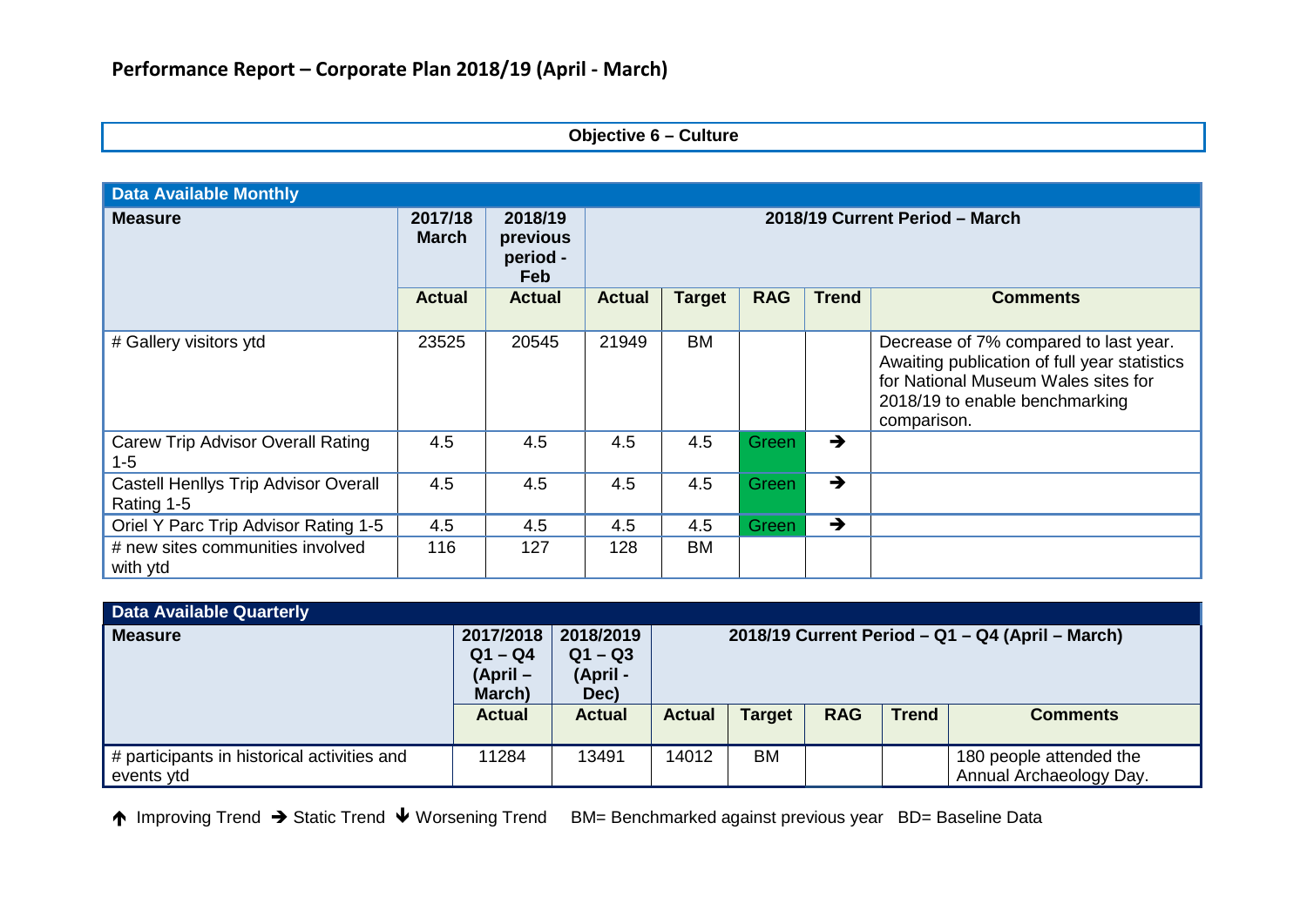| Castell Henllys - # School children (and<br>young people) engaged with through<br>education programme ytd | 4479 | 3165 | 4058 | <b>BM</b> |       |               |                                                                                                                |
|-----------------------------------------------------------------------------------------------------------|------|------|------|-----------|-------|---------------|----------------------------------------------------------------------------------------------------------------|
| Carew - # School children (and young<br>people) engaged with through education<br>programme ytd           | 1795 | 1268 | 2013 | <b>BM</b> |       |               |                                                                                                                |
| % Buildings at Risk                                                                                       | 5.5  | 4.8  | 4.8  | $<$ 6     | Green | $\rightarrow$ |                                                                                                                |
| # Activities and events delivered Welsh ytd                                                               | 34   | 42   | 54   | <b>BM</b> |       |               |                                                                                                                |
| # participants in activities and events<br>delivered in Welsh ytd                                         | 307  | 482  | 622  | <b>BM</b> |       |               | 102% increase compared to<br>last year.                                                                        |
| # School sessions delivered in Welsh ytd                                                                  | 55   | 68   | 95   | <b>BM</b> |       |               | 72.7% increase on last year.<br>Figures include bilingual<br>sessions delivered with<br>Pembrokeshire College. |
| # School Children attending school<br>sessions delivered in Welsh ytd                                     | 1433 | 1936 | 2713 | <b>BM</b> |       |               | 89% increase on last year.<br>Figures include bilingual<br>sessions delivered with<br>Pembrokeshire College.   |

| <b>Action</b>                                                                                          |                                                    |                                |               |                                                                                                                                                                |  |  |  |  |  |  |  |  |  |
|--------------------------------------------------------------------------------------------------------|----------------------------------------------------|--------------------------------|---------------|----------------------------------------------------------------------------------------------------------------------------------------------------------------|--|--|--|--|--|--|--|--|--|
| <b>Action</b>                                                                                          | <b>Previous</b><br>Period -<br>February<br>2018/19 | Current Period - March 2018/19 |               |                                                                                                                                                                |  |  |  |  |  |  |  |  |  |
|                                                                                                        | <b>RAG</b>                                         | <b>RAG</b>                     | <b>Trend</b>  | <b>Comments</b>                                                                                                                                                |  |  |  |  |  |  |  |  |  |
| Develop gateways to the National<br>Park, both inside the Park and in<br>nearby areas                  | <b>Red</b>                                         | Amber                          | T             | Site report being finalised. Funding secured (through health and<br>tourism policy officer) to take site audit through to next stage.                          |  |  |  |  |  |  |  |  |  |
| Delivery of Criw Celf project,<br>increasing access to the arts for<br>school children at Oriel Y Parc | Green                                              | Green                          | $\rightarrow$ | All workshops completed. Exhibition of works held and very<br>successful. Trip for students to be arranged for the end of April to<br>Cardiff national museum. |  |  |  |  |  |  |  |  |  |
| Refresh strategy for work with                                                                         | <b>Green</b>                                       | Green                          | →             | Final version of SLA to be signed and press release issued by AC-                                                                                              |  |  |  |  |  |  |  |  |  |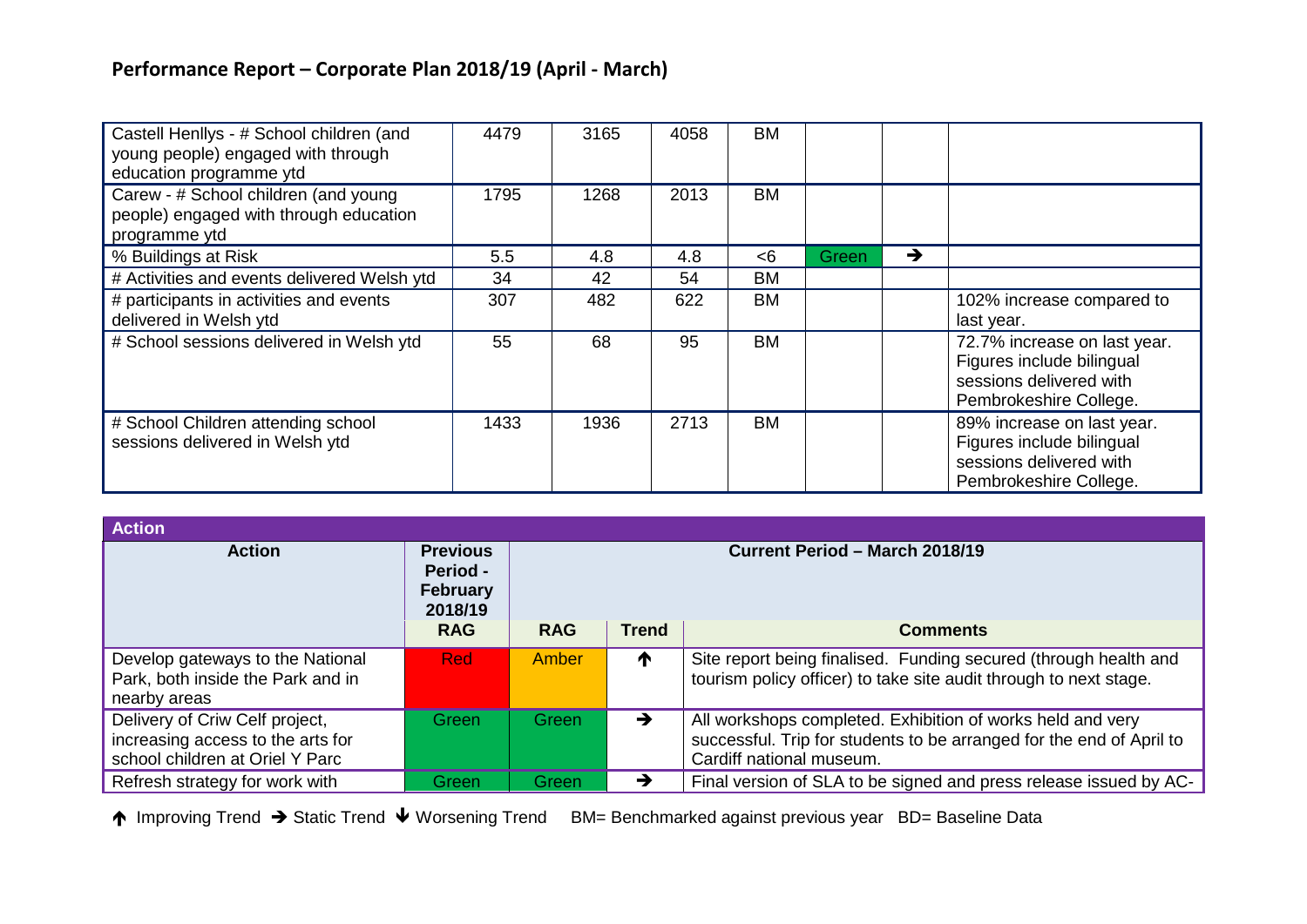| National Museum of Wales                                                                                            |       |       |               | NMW and PCNPA in the w/c 20/05/19                                                                                                                                                                                                     |
|---------------------------------------------------------------------------------------------------------------------|-------|-------|---------------|---------------------------------------------------------------------------------------------------------------------------------------------------------------------------------------------------------------------------------------|
| Involve education/ social inclusion<br>groups and wardens in the building of<br>the round houses at Castell Henllys | Green | Green | →             | Volunteers will be involved in the wattling of the new house in April<br>- Plas Dwbl and Clynfyw have been contacted.                                                                                                                 |
| Delivery of Heritage Guardians/<br>Arwyr Amser SDF Project                                                          | Green | Green | $\rightarrow$ | Ysgol y Frenni have now completed all sessions of Heritage<br>guardians. Pembroke community school have expressed an<br>interest in participating in the programme which now will be<br>delivered by the new community archaeologist. |
| Implementation of Welsh Language<br>Strategy                                                                        | Green | Green | →             | 'Welsh in the landscape' training day for volunteers and staff is<br>being arranged for May/June time.                                                                                                                                |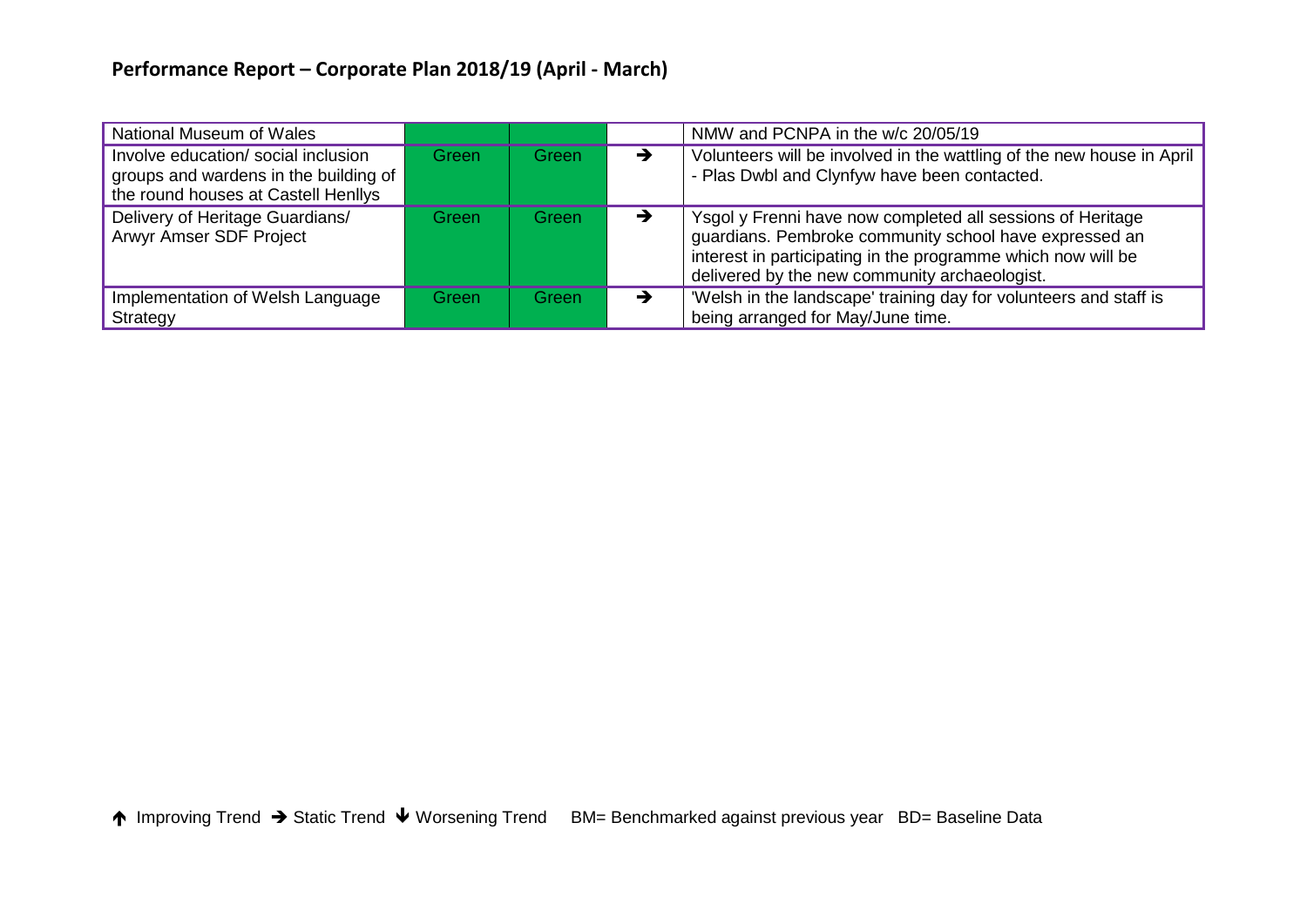### **Objective 7 - Global**

| <b>Data Available Monthly</b>                |                         |                                        |                                |               |            |              |                                                                                                                                                                                                                                                                                                                                                                                                                 |  |
|----------------------------------------------|-------------------------|----------------------------------------|--------------------------------|---------------|------------|--------------|-----------------------------------------------------------------------------------------------------------------------------------------------------------------------------------------------------------------------------------------------------------------------------------------------------------------------------------------------------------------------------------------------------------------|--|
| <b>Measure</b>                               | 2017/18<br><b>March</b> | 2018/19<br>previous<br>period -<br>Feb | 2018/19 Current Period - March |               |            |              |                                                                                                                                                                                                                                                                                                                                                                                                                 |  |
|                                              | <b>Actual</b>           | <b>Actual</b>                          | <b>Actual</b>                  | <b>Target</b> | <b>RAG</b> | <b>Trend</b> | <b>Comments</b>                                                                                                                                                                                                                                                                                                                                                                                                 |  |
| # Changing Coast photo<br>submissions        | 629                     | 691                                    | 729                            | <b>BM</b>     |            |              | Positive to see continued submissions<br>year on year to project. 16% increase in<br>submissions compared to 2017/18.                                                                                                                                                                                                                                                                                           |  |
| # Vulnerable Landscapes photo<br>submissions | <b>New</b><br>Indicator | 0                                      | 0                              | <b>BD</b>     |            |              | No Submissions. Post in remote location.<br>Heritage Watch work is being carried out<br>in partnership with Dyfed Powys Police.<br><b>Training Session held with Voluntary</b><br>Wardens introducing them to<br>archaeological excavation techniques<br>and artefact identification as well as site<br>recording. Above mechanisms identified<br>as better methods for monitoring change<br>at heritage sites. |  |

| <b>Data Available Quarterly</b> |                                                                 |                                                             |                                                                                                                    |  |  |  |                                                            |
|---------------------------------|-----------------------------------------------------------------|-------------------------------------------------------------|--------------------------------------------------------------------------------------------------------------------|--|--|--|------------------------------------------------------------|
| Measure                         | 2017/2018<br>$Q1 - Q4$<br>$(April -$<br>March)<br><b>Actual</b> | 2018/2019<br>$Q1 - Q3$<br>(April -<br>Dec)<br><b>Actual</b> | 2018/19 Current Period – Q1 – Q4 (April – March)<br><b>RAG</b><br><b>Trend</b><br><b>Target</b><br><b>Comments</b> |  |  |  |                                                            |
|                                 |                                                                 |                                                             | <b>Actual</b>                                                                                                      |  |  |  |                                                            |
| ↓% SDF allocated ytd            | 108.87                                                          | 24.10                                                       | 24.10                                                                                                              |  |  |  | Allocated for 2018-19 was<br>£24,097 i.e. SDF 0375 -£6,530 |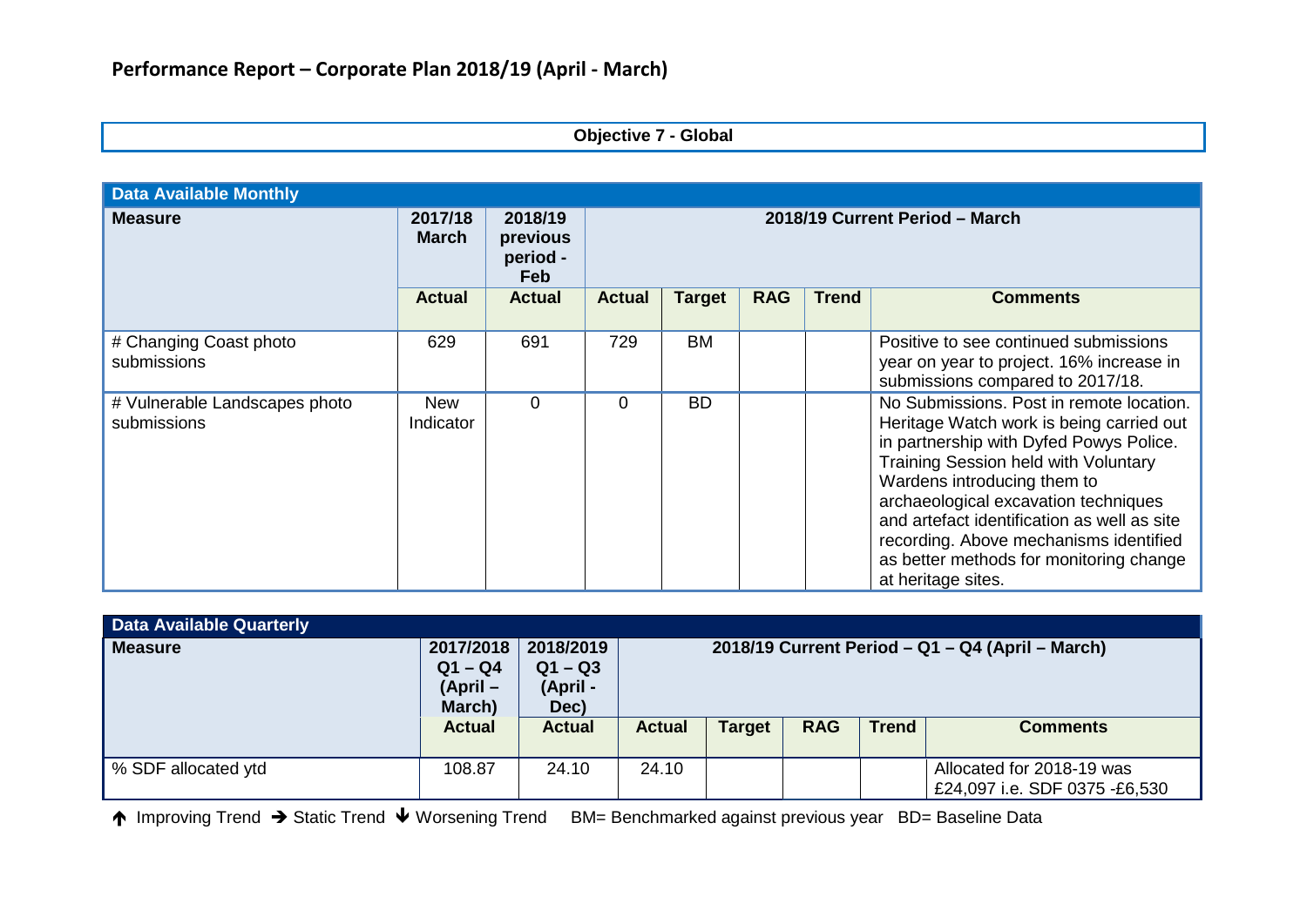|                                                                                     |          |          |       |                |            |               | SDF 0376 -£1861 and SDF 0377<br>- £15,706. No SDF allocated in<br>Q4. PLANED is now carrying out<br>administration of the Grant<br>following NPA approval. Next<br>SDF committee due to be held in<br>April 2019.                                                 |
|-------------------------------------------------------------------------------------|----------|----------|-------|----------------|------------|---------------|-------------------------------------------------------------------------------------------------------------------------------------------------------------------------------------------------------------------------------------------------------------------|
| Schools average feedback rating (1-11)<br>ytd                                       | 9.9      | 9.9      | 10    | 10             | Green      | ↑             |                                                                                                                                                                                                                                                                   |
| # School children (and young people)<br>engaged with through education<br>programme | 10448    | 8047     | 10821 | <b>BM</b>      |            |               | 4% increase compared to last<br>year.                                                                                                                                                                                                                             |
| Public Average feedback rating (1-11)                                               | 10.2     | 10.4     | 10.4  | 10             | Green      | $\rightarrow$ |                                                                                                                                                                                                                                                                   |
| # participants events and activities<br>programme (public)                          | 24220    | 31518    | 32150 | <b>BM</b>      |            |               |                                                                                                                                                                                                                                                                   |
| # John Muir Family Awards awarded                                                   | $\Omega$ | $\Omega$ | 0     | $\overline{7}$ | <b>Red</b> | $\rightarrow$ | Reviewing Award due to<br>continued trend of 0 completion<br>rate. The existing model for<br>delivery requires significant input<br>from staff/volunteers - we are<br>looking to re-model to make the<br>offer more accessible but with<br>less support required. |
| # Volunteer days - Conservation<br>Wildlife survey or Monitoring                    | N/A      | 52       | 135   | <b>BD</b>      |            |               | Q4 activities included farmland<br>bird surveys and reptile surveys                                                                                                                                                                                               |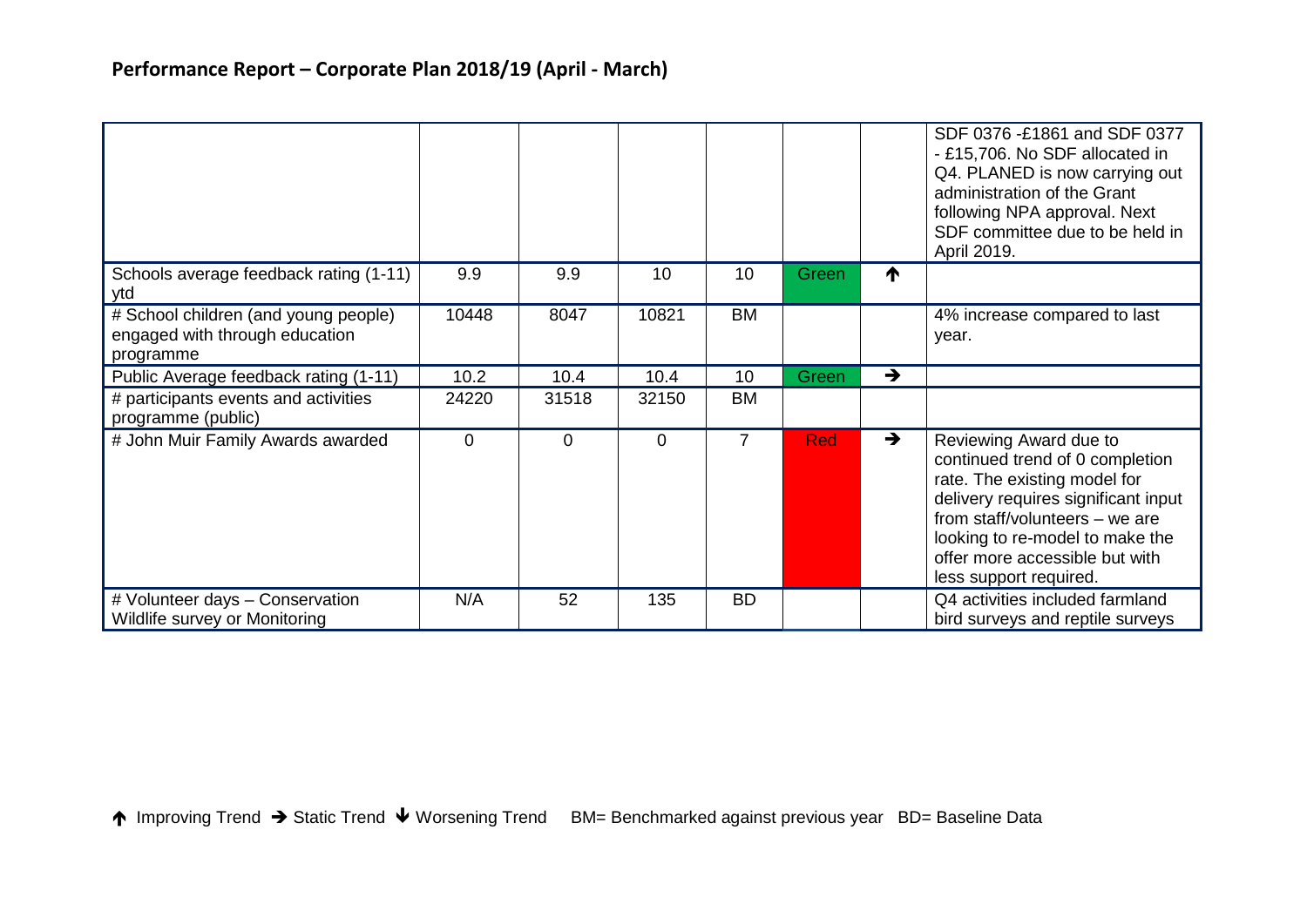| <b>Action</b>                                                                                                                                           |                                                          |                                       |                         |                                                                                                                                                                                                                                                                                                                                                  |  |  |  |  |
|---------------------------------------------------------------------------------------------------------------------------------------------------------|----------------------------------------------------------|---------------------------------------|-------------------------|--------------------------------------------------------------------------------------------------------------------------------------------------------------------------------------------------------------------------------------------------------------------------------------------------------------------------------------------------|--|--|--|--|
| <b>Action</b>                                                                                                                                           | <b>Previous</b><br>Period-<br><b>February</b><br>2018/19 | <b>Current Period - March 2018/19</b> |                         |                                                                                                                                                                                                                                                                                                                                                  |  |  |  |  |
|                                                                                                                                                         | <b>RAG</b>                                               | <b>RAG</b>                            | <b>Trend</b>            | <b>Comments</b>                                                                                                                                                                                                                                                                                                                                  |  |  |  |  |
| Review resource efficiency within the<br>Authority                                                                                                      | Amber                                                    | Amber                                 | $\rightarrow$           | Authority's environmental policy is being reviewed. Meeting held<br>with PCC to review recycling opportunities at Llanion, positive<br>feedback on approach taken. Business Improvement and IT<br>manager post advertised, interviews in April, post holder will lead on<br>internal environmental and resource efficiency across the Authority. |  |  |  |  |
| Greening our Fleet - Management<br>and Procurement                                                                                                      | Green                                                    | <b>Amber</b>                          | $\overline{\textbf{v}}$ | Logical employed to manage fleet, including environmental<br>standards.                                                                                                                                                                                                                                                                          |  |  |  |  |
| Confirmation of continued support for<br>bus service (Greenways)                                                                                        | Green                                                    | Green                                 | $\rightarrow$           | Funding confirmed for 2019/20. Draft budget NPA 30 January -<br>Sustainable Transport.                                                                                                                                                                                                                                                           |  |  |  |  |
| Work with Partners to develop<br>network of Electric Vehicle Charging<br>Points                                                                         | Green                                                    | Green                                 | $\rightarrow$           | £30, 000 budget allocated from capital programme. Working<br>towards delivery of points in next financial year. Proceeding with<br>procurement activities for points.                                                                                                                                                                            |  |  |  |  |
| <b>New Action: Water Refill Station</b><br>Project                                                                                                      | Green                                                    | Green                                 | $\rightarrow$           | Site meeting with Danfo at Nolton Haven Car Park carried out, this<br>site has been identified as the first installation planned for<br>September.                                                                                                                                                                                               |  |  |  |  |
| Use of interpretation to increase<br>awareness of impact of Marine litter<br>on our wildlife and coastline                                              | Green                                                    | Green                                 | $\rightarrow$           | Coast exhibition at Oriel y Parc ongoing. Very positive visitor<br>feedback.                                                                                                                                                                                                                                                                     |  |  |  |  |
| Development of Citizen science pilot                                                                                                                    | <b>Amber</b>                                             | Amber                                 | $\rightarrow$           | No further progress as opportunities to deliver this work are funding<br>dependent, however funding is being sought                                                                                                                                                                                                                              |  |  |  |  |
| Work with local Public Services<br>Board (PSB) on development of<br><b>Environmental and Climate Change</b><br><b>Risk Assessment for Pembrokeshire</b> | Green                                                    | Green                                 | $\rightarrow$           | This is one of the eight integrated projects identified in the Well-being<br>Plan for Pembrokeshire (May 2018). Natural Resources Wales is<br>coordinating the project for the Public Services Board.                                                                                                                                            |  |  |  |  |
| <b>Adverse Weather Plan</b>                                                                                                                             | <b>Red</b>                                               | Amber                                 | ↑                       | Ongoing work on Tree Inspection SOP, Weather Triggers and<br>Infrastructure checks. The need for this improvement was validated                                                                                                                                                                                                                  |  |  |  |  |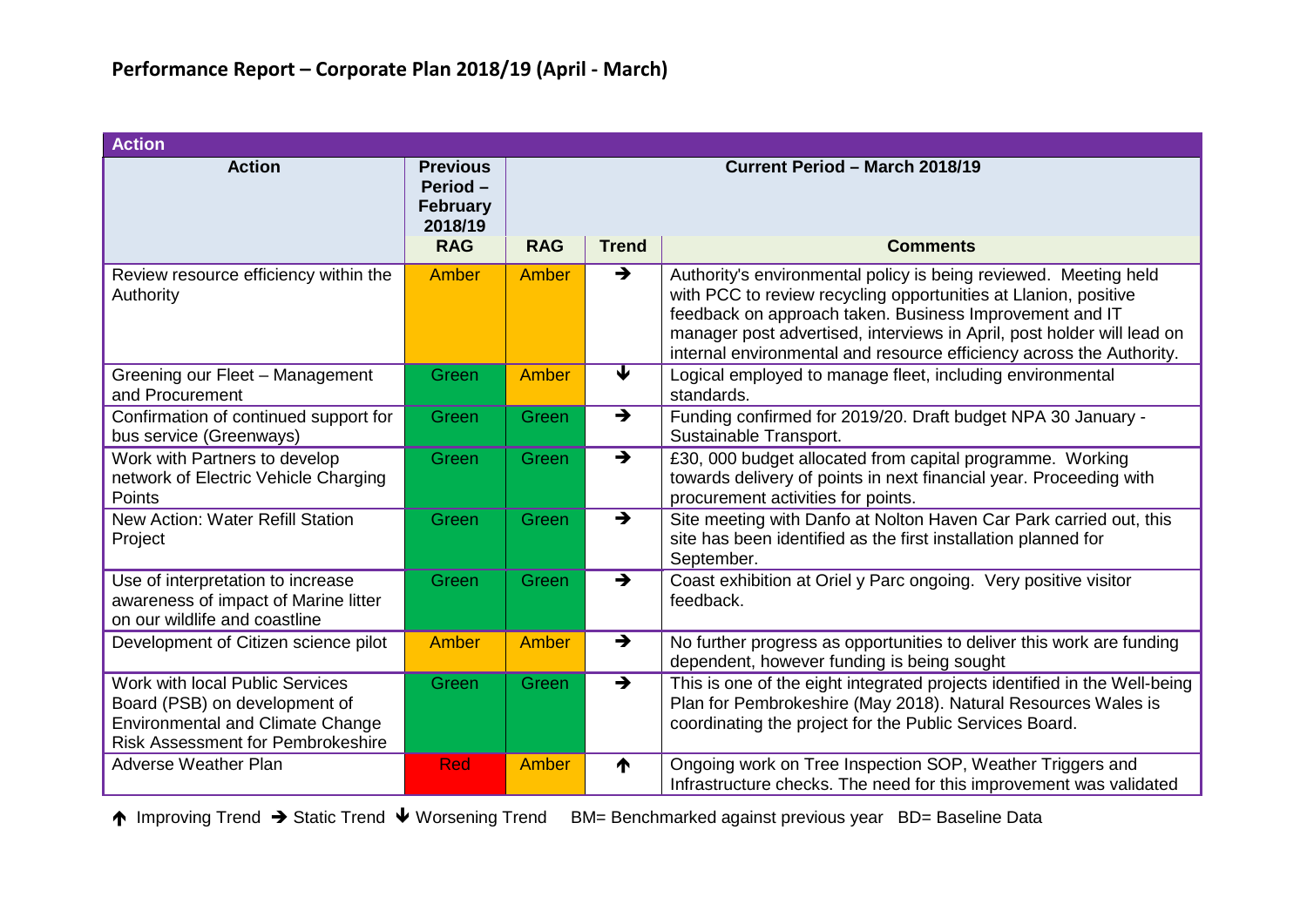at a recent Visitor Safety workshop at Phoenix Park, Dublin

#### **Making a Difference: Marine Plastic Education Sessions – Coast Exhibition at Oriel Y Parc**

The Authority's North West Ranger and Education Ranger developed a Marine Plastic education session to be delivered around the Coast exhibition at Oriel y Parc.

The full day session provided pupils with the opportunity to investigate the proliferation of plastic as a material, how it gets into the environment and ways to address the problem. Pupils enjoyed exploring the artworks and natural history displays in the gallery before working on their own artwork. The session concluded with a visit to a beach to investigate visible and micro plastic pollution.

The session was created to make the most of the exhibition but also respond to many schools using the topic of marine pollution in their learning. 13 schools and nearly 500 pupils were attracted to come. Most were able to benefit from a travel bursary the Authority created from funding it received from Sykes/Forest Holidays.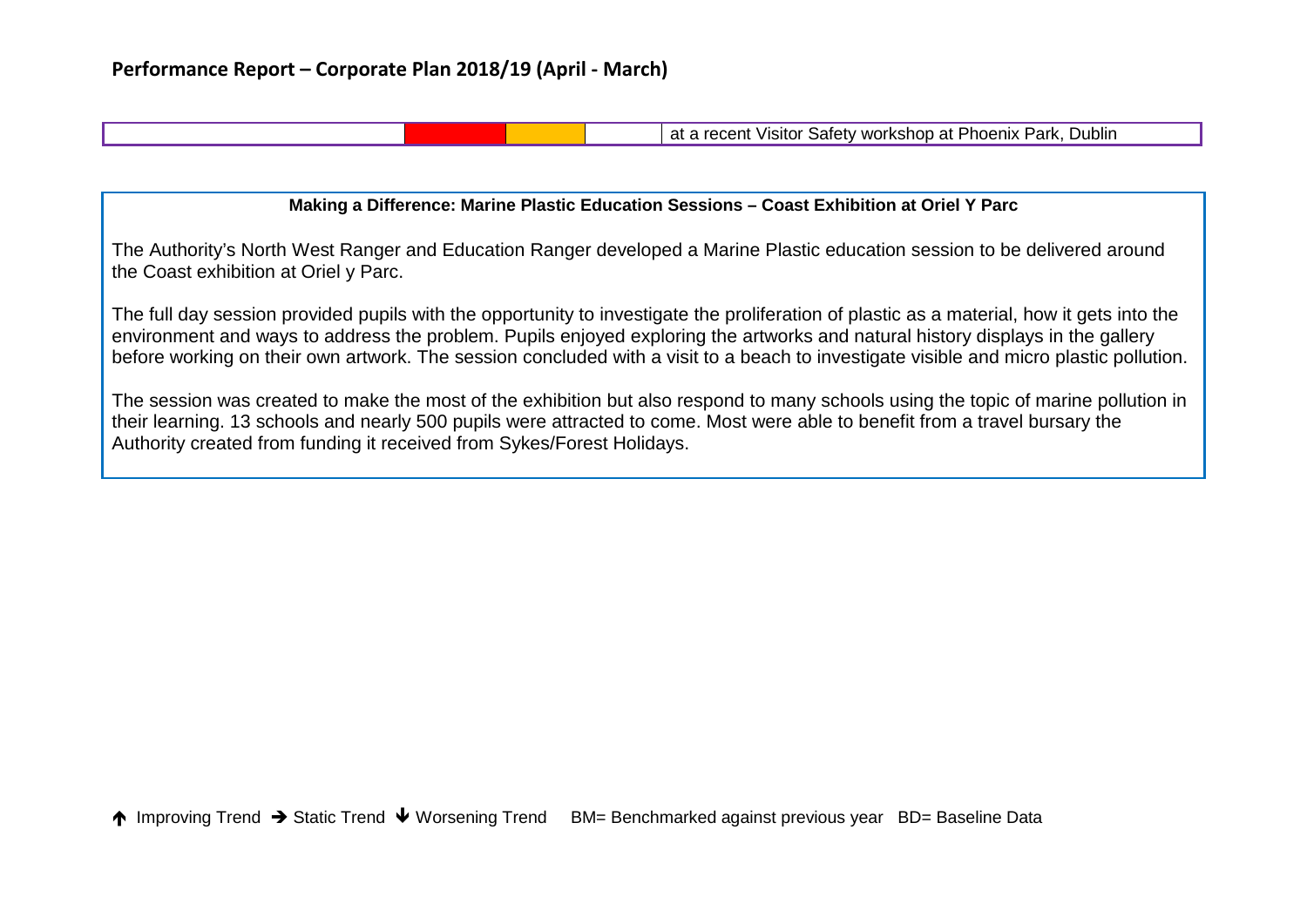### **Governance and Financial Stability**

| <b>Data Available Monthly</b>             |                         |                                        |                                |               |            |                         |                                                                                                                                                                                                                        |  |
|-------------------------------------------|-------------------------|----------------------------------------|--------------------------------|---------------|------------|-------------------------|------------------------------------------------------------------------------------------------------------------------------------------------------------------------------------------------------------------------|--|
| <b>Measure</b>                            | 2017/18<br><b>March</b> | 2018/19<br>previous<br>period -<br>Feb | 2018/19 Current Period - March |               |            |                         |                                                                                                                                                                                                                        |  |
|                                           | <b>Actual</b>           | <b>Actual</b>                          | <b>Actual</b>                  | <b>Target</b> | <b>RAG</b> | <b>Trend</b>            | <b>Comments</b>                                                                                                                                                                                                        |  |
| Members attendance ytd                    | 78.88                   | 80.24                                  | 80.21                          | 75            | Green      | $\overline{\textbf{V}}$ |                                                                                                                                                                                                                        |  |
| % Members Training ytd                    | 63.78                   | 69.44                                  | 68.69                          | 65            | Green      | $\overline{\textbf{v}}$ |                                                                                                                                                                                                                        |  |
| % Positive/ neutral media<br>coverage ytd | 99.45                   | 99.65                                  | 99.51                          | 80            | Green      | $\rightarrow$           |                                                                                                                                                                                                                        |  |
| £ Centres Merchandise ytd                 | 243079.76               | 229978.44                              | 235528.02                      | <b>BM</b>     |            |                         | 3% decrease on last year. Different<br>picture across different sites<br>compared to 2017/18, OYP has<br>seen 2% increase ytd, Carew has<br>seen a 4% decrease and Castell<br>Henllys has seen a decrease of<br>16.3%. |  |
| £ Admissions Carew & CH ytd               | 226558.42               | 203250.97                              | 204552.06                      | <b>BM</b>     |            |                         | 9.7% decrease on last year.                                                                                                                                                                                            |  |
| £ Centres Other Income ytd                | 71084.39                | 68242.41                               | 74610.37                       | <b>BM</b>     |            |                         | 5% increase on last year. 15%<br>increase in schools income for<br>Castell Henllys compared to<br>2017/18.                                                                                                             |  |
| £ Cafe Rental Income - CH and<br>OYP ytd  |                         | 21000                                  | 25541.50                       | <b>BD</b>     |            |                         |                                                                                                                                                                                                                        |  |
| £ Carew Cafe Sales Income ytd             | ۰                       | 50362.99                               | 50580.11                       | <b>BD</b>     |            |                         | Nest Tearoom at Carew opened in<br>mid July. Tearoom being run by the<br>Authority.                                                                                                                                    |  |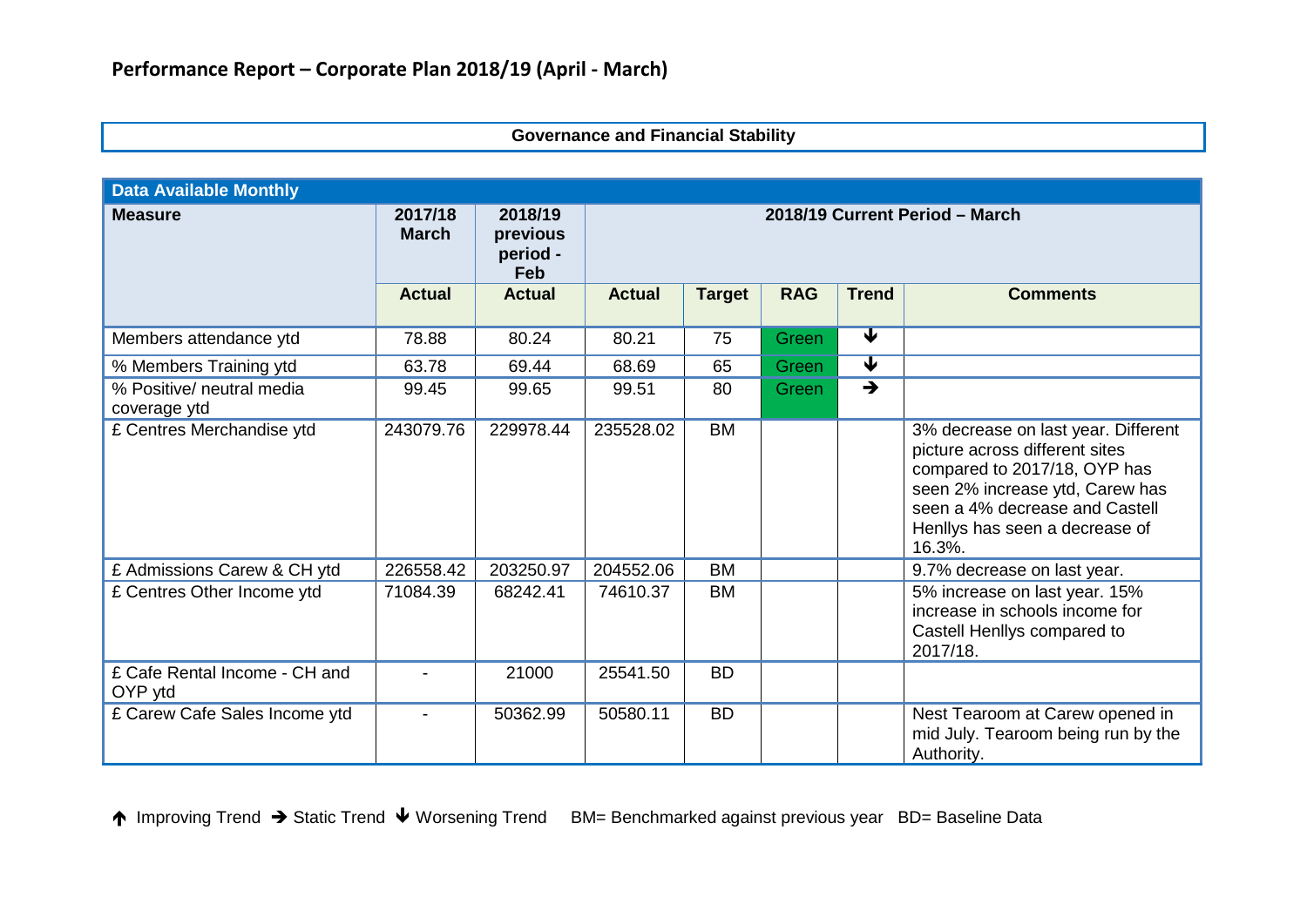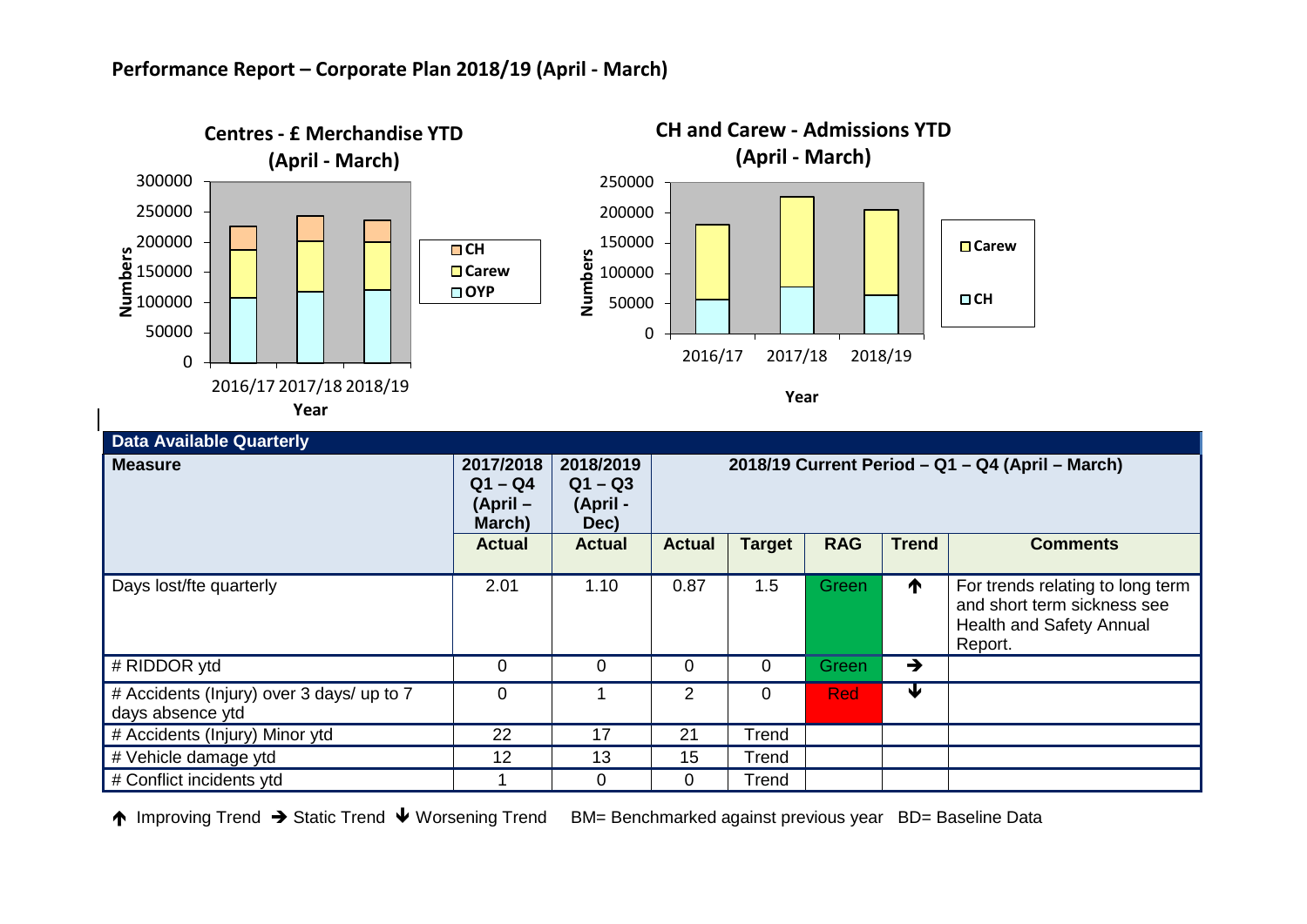| # Safeguarding incidents ytd                                                                                            | 0           | 0     | 0        | Trend |              |               |                                                                                                                                                         |
|-------------------------------------------------------------------------------------------------------------------------|-------------|-------|----------|-------|--------------|---------------|---------------------------------------------------------------------------------------------------------------------------------------------------------|
| # Complaints concerning the Welsh<br>Language made to the Authority ytd                                                 | $\Omega$    | 0     | 0        | BM    |              |               |                                                                                                                                                         |
| # Complaints to Welsh Language<br>Commissioner regarding alleged failure to<br>comply with Welsh Language Standards ytd |             | 0     | $\Omega$ | 0     | <b>Green</b> | $\rightarrow$ |                                                                                                                                                         |
| % of new and vacant posts advertised<br>Welsh Language essential                                                        | 38.46       | 50.00 | 33.33    | BM    |              |               | 12 out 36 vacant posts for<br>2018/19, Q4 Posts advertised<br>as Welsh Language essential -<br>VSM North; Summer Ranger x<br>2; Community Archaeologist |
| # of Freedom of Information requests ytd                                                                                | 11          | 10    | 10       | Trend |              |               |                                                                                                                                                         |
| % of FOI responses within required<br>timeframe ytd                                                                     | 100         | 100   | 100      | 100   | <b>Green</b> | $\rightarrow$ |                                                                                                                                                         |
| # of Environmental Information Regs<br>requests ytd                                                                     | 17          | 5     | 5        | Trend |              |               |                                                                                                                                                         |
| % of EIR responses within required<br>timeframe ytd                                                                     | 100         | 100   | 100      | 100   | Green        | $\rightarrow$ |                                                                                                                                                         |
| # of SAR requests ytd                                                                                                   | $\mathbf 0$ | 0     | 0        | Trend |              |               |                                                                                                                                                         |
| % of SAR responses within required<br>timeframe ytd                                                                     |             |       |          | 100   |              |               | No Subject Access Requests<br>received Q1 - Q4.                                                                                                         |

| <b>Action</b>                                                                                                                                       |                                                                  |            |              |                                                                                                                                                                                                                                |
|-----------------------------------------------------------------------------------------------------------------------------------------------------|------------------------------------------------------------------|------------|--------------|--------------------------------------------------------------------------------------------------------------------------------------------------------------------------------------------------------------------------------|
| <b>Action</b>                                                                                                                                       | <b>Previous</b><br><b>Period -</b><br><b>February</b><br>2018/19 |            |              | Current Period - March 2018/19                                                                                                                                                                                                 |
|                                                                                                                                                     | <b>RAG</b>                                                       | <b>RAG</b> | <b>Trend</b> | <b>Comments</b>                                                                                                                                                                                                                |
| Action Wales Audit Office pilot<br>recommendations on scrutiny, internal<br>and external communication,<br>engagement, appraisals process, equality | Green                                                            | Green      | →            | External Communication and Engagement - New website in<br>development. Testing new approaches to engagement<br>through Engagement Action Plan and group. Authority will<br>look at opportunities to improve performance around |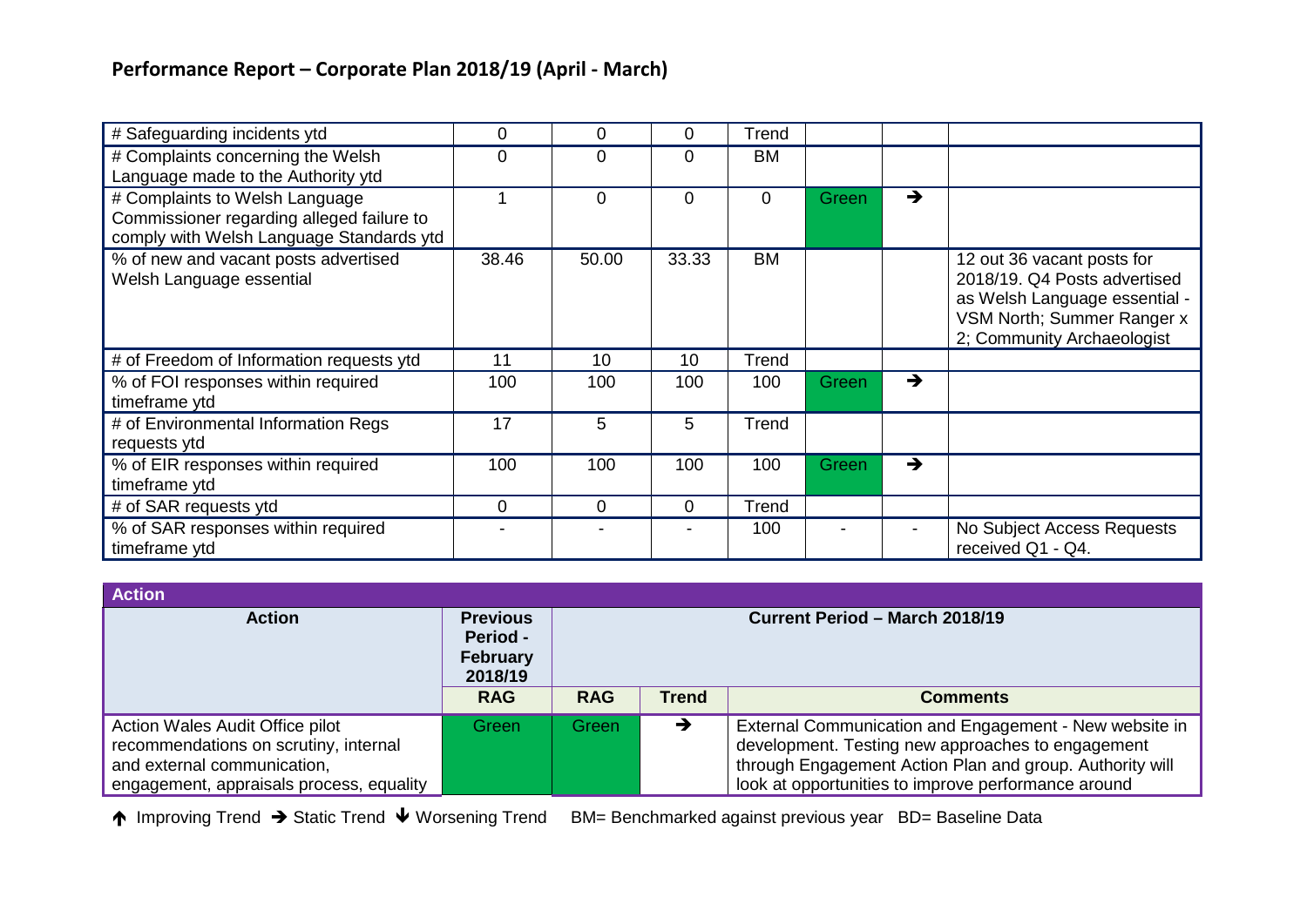| and the Welsh Language.                                                                                         |       |       |                          | Equality as part of review of its Equality Plan in 2019/20.                                                                                                                                                                                                                                                                                                                                         |
|-----------------------------------------------------------------------------------------------------------------|-------|-------|--------------------------|-----------------------------------------------------------------------------------------------------------------------------------------------------------------------------------------------------------------------------------------------------------------------------------------------------------------------------------------------------------------------------------------------------|
| Include standard section on committee<br>reports on implication for 5 ways of<br>working                        | Amber | Amber | $\rightarrow$            | Proposed Template complete and discussed by Leadership<br>Team. Further guidance on triggers for assessments being<br>developed before introduction. Template and additional<br>information will go back to Leadership Team for approval<br>before being used.                                                                                                                                      |
| Participate in engagement opportunities<br>on designated landscapes provided by the<br><b>Welsh Government.</b> | Green | Green | $\rightarrow$            | WG, NRW and Designated Landscapes liaison meeting<br>scheduled for 19th May.                                                                                                                                                                                                                                                                                                                        |
| Achieving Advanced Members Charter                                                                              | Amber | Amber | $\rightarrow$            | Member Support and Development Committee to drive<br>forward the Member support and development programme<br>meeting on the 8th May. Members will discuss the Charter.                                                                                                                                                                                                                              |
| Annual performance reports on Welsh<br>Language Standards                                                       | Green | Green | $\rightarrow$            | Report submitted to Welsh Language Commissioner. Action<br>Complete.                                                                                                                                                                                                                                                                                                                                |
| <b>Annual Equality Report</b>                                                                                   | Green | Green | $\overline{\rightarrow}$ | Equality Performance Report 2017/18 has been<br>incorporated into the draft Annual Report on Well-being<br>Objectives/ Improvement Plan 2. Officer attending meetings<br>in relation to regional equality plan collaboration for multi-<br>agency joint consultation to inform revisions to equality<br>plans.                                                                                      |
| Support Staff to deliver on General Data<br><b>Protection Regulations Compliance</b>                            | Amber | Amber | $\rightarrow$            | Accountability measures being progressed and ongoing.<br>Staff engaging with process and seeking guidance where<br>needed. Reviewing approach as new guidance issued by<br>ICO. New consent form and protocols for photographs<br>created following November meeting with relevant staff to<br>look at photo consent issue. Protocols have been amended<br>following additional queries from staff. |
| Development of Fundraising Strategy                                                                             | Green | Green | $\rightarrow$            | Fundraising strategy has been developed and is currently<br>being implemented. Action Complete.                                                                                                                                                                                                                                                                                                     |
| Creation of Authority Wide framework to<br>help prioritise projects for funding<br>opportunities.               | Green | Green | $\rightarrow$            | The final prioritisation process for the financial year 18.19<br>was completed and the 3 projects submitted were prioritised<br>for funding. Prioritised projects have now been incorporated<br>into the Corporate Plan 19.20 to track how funding                                                                                                                                                  |